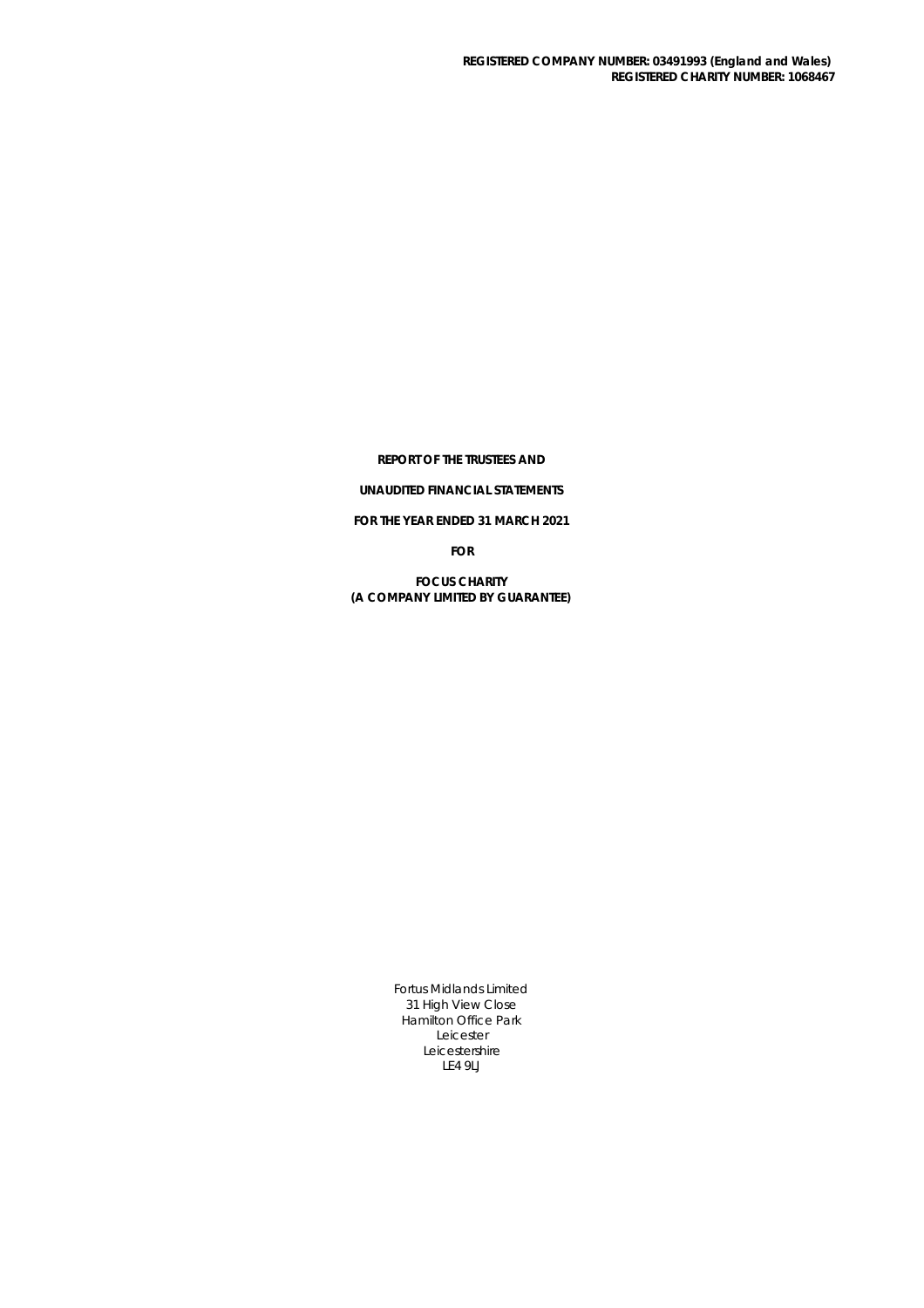## **CONTENTS OF THE FINANCIAL STATEMENTS For The Year Ended 31 March 2021**

|                                                   | Page     |  |
|---------------------------------------------------|----------|--|
| <b>Report of the Trustees</b>                     | 1 to 7   |  |
| <b>Independent Examiner's Report</b>              | 8        |  |
| <b>Statement of Financial Activities</b>          | 9        |  |
| <b>Balance Sheet</b>                              | 10       |  |
| <b>Notes to the Financial Statements</b>          | 11 to 17 |  |
| <b>Detailed Statement of Financial Activities</b> | 18       |  |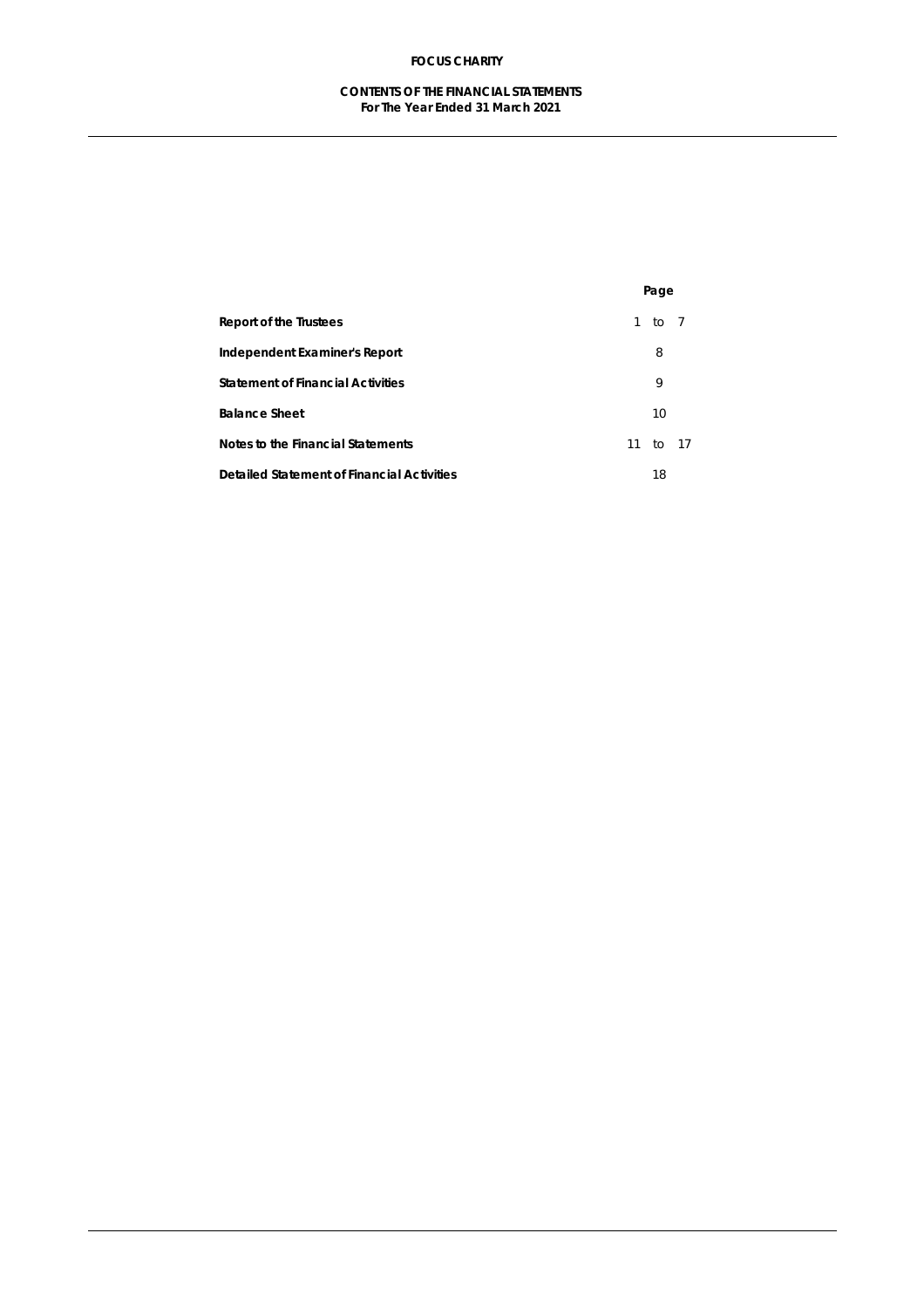### **REPORT OF THE TRUSTEES For The Year Ended 31 March 2021**

The Trustees (who are also directors of the charity for the purposes of the Companies Act) present their annual report together with the financial statements of FOCUS Charity (the Charity) for the year ended 31 March 2021. The Trustees confirm that the Annual Report and financial statements comply with the current statutory requirements, the requirements of the Charity's governing document and the provisions of the Statement of Recommended Practice (SORP), applicable to charities preparing their accounts in accordance with the Financial Reporting Standard applicable in the UK and Republic of Ireland (FRS 102) (effective 1 January 2019).

On 13th January 1998 FOCUS Charity was incorporated under the Companies Act as a private limited company (company number 3491993), governed by a Memorandum and Articles of Association and on the 5th March 1998 was registered as a charity (registered number 1068467). On the 1st July 1998 the new company absorbed the assets, liabilities and activities of FOCUS, the previous charitable trust, whose net funds amounted to £83,869.

On 1st October 1993 FOCUS had been constituted under a Trust Deed and registered as a charity (registered number 1028637). As of that date the Trust absorbed the assets, liabilities and activities of the Bridge Programme whose net funds amounted to £65,900.

#### Please note

Further copies of our Annual Report and Financial Statements 2021, and other documents relating to FOCUS can be downloaded from our website:

www.focus-charity.co.uk

or obtained from our office:

FOCUS, 73 Church Gate, Leicester, LE1 3AN. Tel: 0116 251 0369

#### **Financial review**

On 1 April 2020,FOCUS' unrestricted reserves stood at £34,706, which were considered sufficient by the Board of Trustees to cover all potential liabilities over a 4 month period. By 31 March 2021, the unrestricted fund stood at £125,673. Of this £15,000 was set aside as a 'contingency reserve' and £55,000 was reserved for project expenditure during the year. Our free reserves therefore stood at £55,673, which were considered sufficient to cover 6 months of liabilities. The Trustees aim to maintain a level of unrestricted reserves equivalent to three to six months of unrestricted expenditure throughout 2021/22 and have implemented actions to achieve this.

At the time of signing this Annual Report, the organisation has secured sufficient funding to cover all planned expenditure for a period of at least 10 months, which, along with a fundraising and income generation plan that is in place, provides sufficient projected income for at least 12 months.

**OBJECTIVES AND ACTIVITIES**

**Objectives and aims** The following statements were created in consultation with key stakeholders in 2018:

**Our Purpose (or 'what brings us together'):** We passionately believe that young people have the potential to create change

#### **Our Vision (or 'where we want to be'?)**

We aim to become the 'go to' organisation to support young people. We will achieve this by living our values, learning from the best, supporting one another, shouting about our impact, leading the way and becoming the best youth organisation we can be.

**Our Mission (or 'what we strive to achieve'?)**

We inspire young people to believe in themselves, because we believe in them and their capacity to create positive change in themselves and their communities

**Our Values and Behaviours**

- We believe in young people and the potential they possess
- We create powerful and life-changing opportunities for young people
- We create an environment where young people feel loved and appreciated
- We work with integrity and honesty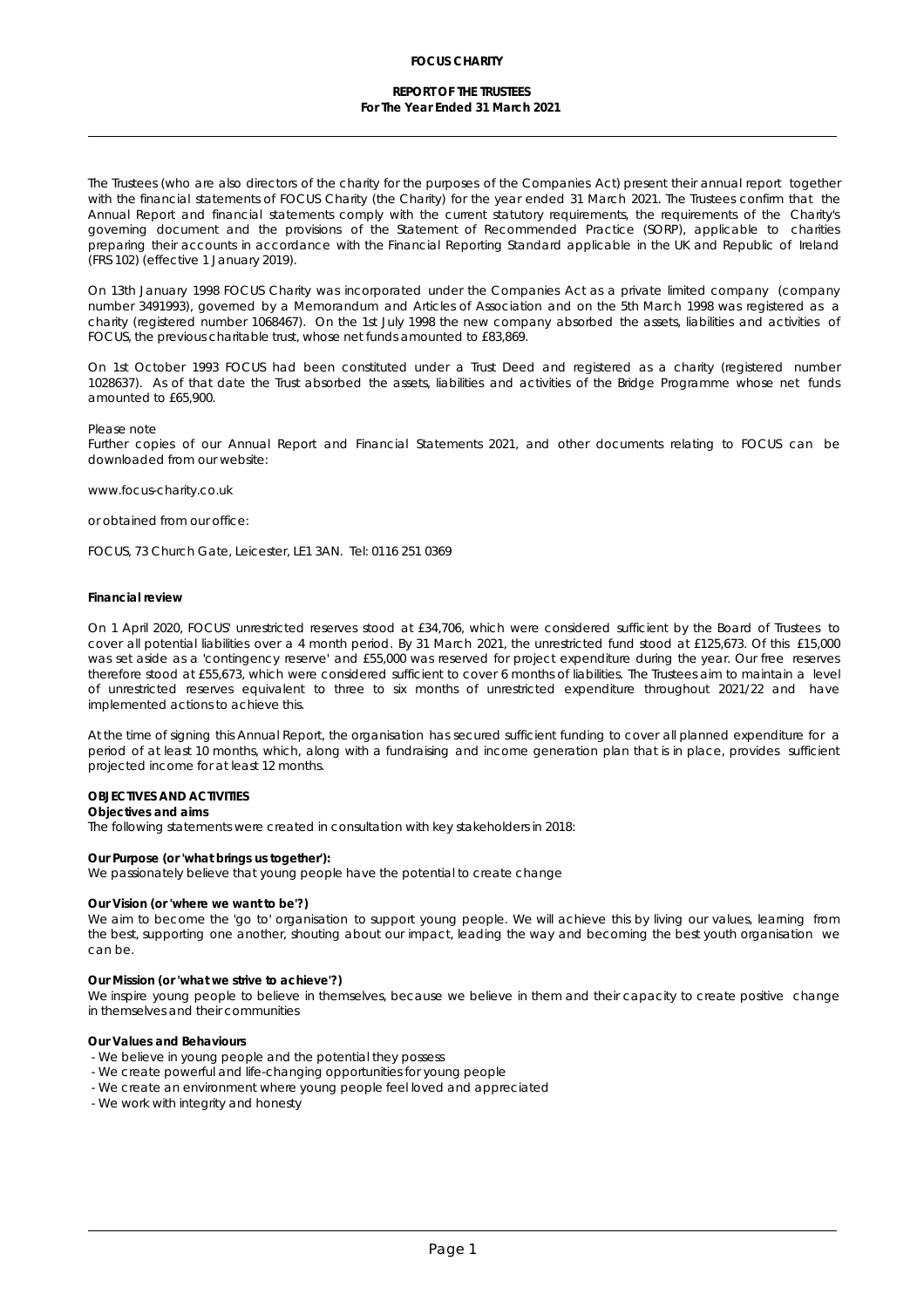### **REPORT OF THE TRUSTEES For The Year Ended 31 March 2021**

## **OBJECTIVES AND ACTIVITIES**

**Objectives, strategies and activities**

During 2020/21 we worked with a total of 207 young people during 409 group sessions and 1,737 one-to-one support sessions across 4 distinct projects: Inspire, Leicestival, Breathing Space, and Start. Evaluation of the impact of participating in our projects demonstrated that during the year:

- " 98% of young people felt more confident in their own abilities than they did before they joined us
- " 98% felt more positive about what they could achieve in future as a result of taking part in Focus projects
- " 100% could describe new skills they had developed with us
- " 84% felt generally happier as a result of being involved with Focus
- " 94% reported a greater sense of belonging to the area in which they live
- " 93% had increased the amount of volunteering they engaged in

The year was dominated by the global COVID-19 pandemic. This initially forced us to move all of our support for young people to online platforms from March 2020. This included video calls and social media chat groups. Within a few weeks, Government guidance allowed youth support to take place 'in person' for vulnerable young people and those in crisis. We adopted this approach as soon as it was permitted, and following a thorough risk assessment, and provided it alongside our online provision.

Throughout the pandemic, we have followed COVID safety guidance from the Government and also from the National Youth Agency, whose youth sector-specific guides have formed the basis for our blend of online and in person support.

In March and April 2020, we contacted all of our major funders forapproval to adapt our activities to meet COVID guidance. All granted their approval immediately and removed any pre-pandemic targets and grant restrictions.

One of the main implications of the pandemic has been the increase in mental health issues experienced by young people, such as social anxiety, depression, panic attacks and suicidal thoughts. This has required us, across all of our projects, to engage in an increasing number of 'multi-agency' meetings and to provide additional support to families, overand above the delivery of our project activities.

#### **Inspire**

Inspire is a year-long personal development programme for young people. It is funded by the National Lottery Fund through their Reaching Communities grant scheme and comprises a series of activities, youth-led community projects, workshops, and mentoring support. It has previously included residential elements, but these were not possible under COVID restrictions. This year 50 young people took part, which includes those completing the project who joined us in 2019/20 and those recruited during 2020/21.

For the first half of the year, the majority of our project delivery took place online. It quickly became apparent that this would not be effective for large groups of young people, as quitter members of the group found it difficult to make their voices heard. So, most sessions were delivered in small, manageable groups offive or six young people, along with our staff and volunteers. Young people reported feeling a greater sense of belonging inthis format and we were able to run workshops, planning sessions, quizzes, cooking sessions and more in this way.

A highlight of the year for many was the planning and execution of a youth-led project that saw young people partner with a local hostel for homeless and vulnerably housed young people. The Inspire team created Christmas care packages for residents, as well as new kitchen equipment and gifts for hostel staff.

Evaluation carried out with young people towards the end of the year showed, amongst other outcomes, that:

" 89% of this year's participants reported that being able to stay connected with Focus during the pandemic

" has helped in managing their mental health.

" 80% of young people were able to describe transferable skills that they had developed through Inspire

The impact of the project has been felt, not only by the young people themselves, but also by their families. Three parents of young people engaged in Inspire this year told us:

"I'm so glad you guys are there for my daughter, I just want her to be safe. I know we had ups and down but I'm so grateful, don't know what I'd do without you guys for Katie."

"As a parent of a very anxious and reserved young person who has struggled with his identity status, which has led to self-harm and very difficult times, I have very much appreciated the support, guidance and opportunities Inspire has provided him. I do believe that he has not only grown and developed as a result but the project may well have saved not only his mental health but his life."

"You guys saved my girl… She hasn't self-harmed in over a year. You guys saved her."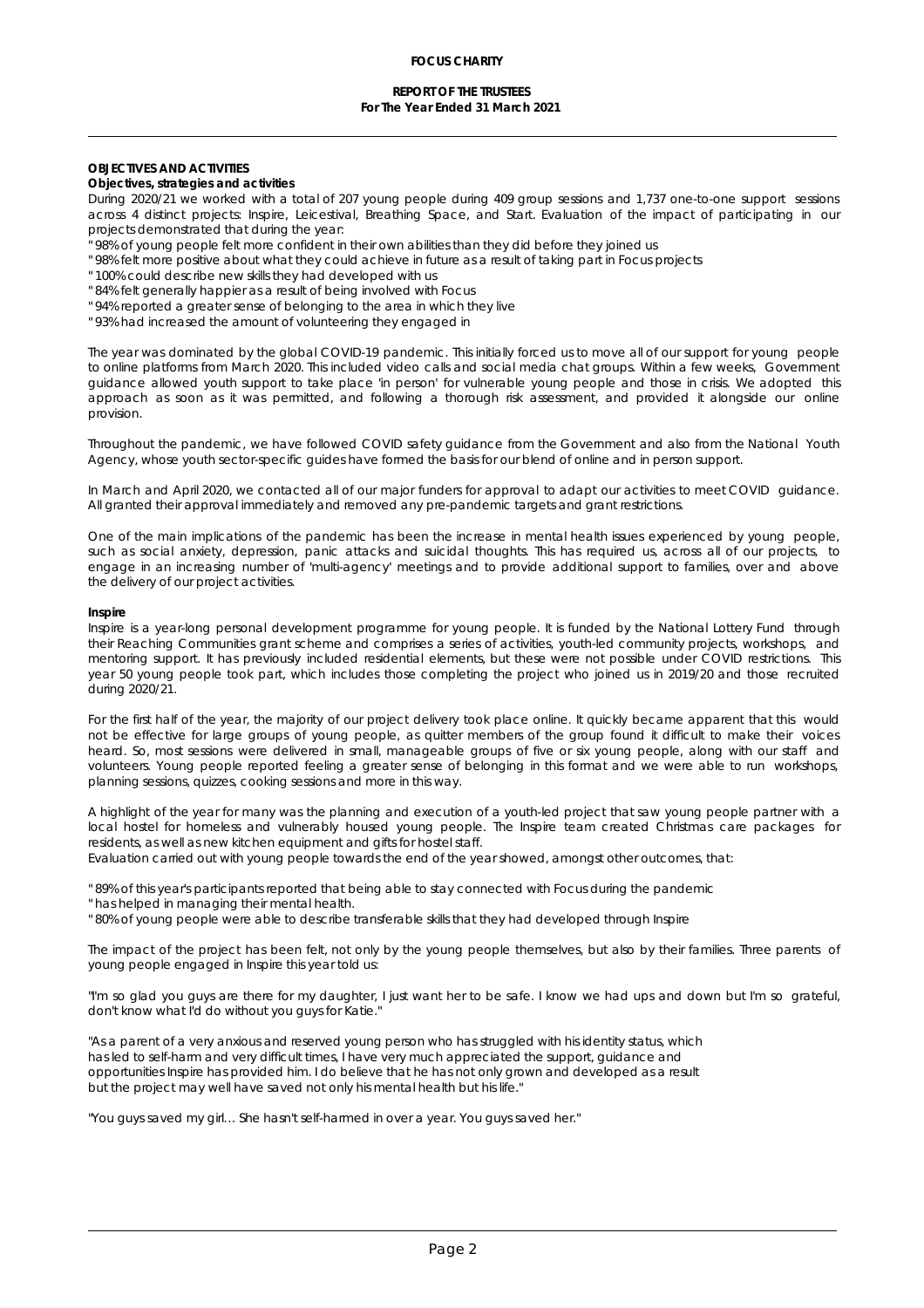## **REPORT OF THE TRUSTEES For The Year Ended 31 March 2021**

#### **OBJECTIVES AND ACTIVITIES**

The National Lottery Fund provided an additional grant during the year to enable usto reach more young people during the COVID 'lockdowns'. This was used to provide additional one-to-one mentoring support, and a series of online projects, including 'Life Flavourz', which we developed in response to young people reporting that they did not know how to cook good food at home at a time when they were unable to go out. Five young people also gained a Level 2 Food Hygiene Certificate as a result. They produced a 'Lockdown Cookbook' that captured recipes that young people had enjoyed making at home with guidance from our staff, and a 'Happy Newspaper' that captured the more positive stories of lockdown and countered the negative messages that many young people reported that they were seeing on a daily basis.

#### **Breathing Space**

Breathing Space is built on the legacy of our previous Roots & Shoots project and focuses on the enormous benefits of working in green spaces for young people facing mental health issues. Key to this project has been the development of our allotment, which has become an outdoor classroom for young people, away from the pressures of their usual urban environments.

Throughout the year the focus of our Breathing Space activities, led by our Director of Programme Development, has been preparing for the formal launch of our Wooden Spoon Allotment. Funded by the Wooden Spoon Charity, we have zoned the site into areas for planting and socialising, with a fire pit, workshop space, raised beds, and sheltered seating. The site has also benefited from a donation by KP Snacks of benches, a table tennis table and planters with a value of £17,500 created by Terra Cycle from recycled crisp packets.

The development of the allotment site has been supported by volunteers from Engie.

This year, 10 young people have accessed Breathing Space and our allotment. These include those who are excluded from school, social isolated young people and those attending a special school for students with behaviour management needs.

#### **Leicestival**

Leicestival provides opportunities for young people to volunteer at some of the diverse range of festivals and cultural events that the city is becoming renowned for. Typically, we would work with the organisers of festivals, including Leicester's Diwali celebrations (the largest outside of India), the Caribbean Carnival (the second largest in the UK), the City Festival (11 days of sports, art, music, and heritage) and the Bring The Paint festival, which attracts street artists from across the country. However, COVID restrictions meant that most of these were cancelled or took place virtually.

However, despite so many festivals cancelled or taking place online, Leicestival's young people got creative. For example, to raise spirits at Christmas, they raised money and attracted donations of items to provide to 30 residents at Lenthall House Care Home with care hampers. They also created and delivered Christmas hampers to 6 local heroes within the community, as identified by young people.

They also provided materials to young people and families to join in with online Caribbean Carnival activities, including head-dress making and learning carnival dances.

A huge highlight of the year came in October when our team of young people won the Comedic Performance award in the 15-18 year olds category at the acclaimed Louise Rennison National Funny Awards. They won it for their writing and performing of their sketch show, 'Lestah Loockdown'.

During the year, 36 young people participated in Leicestival.

### **Start**

Start supports young people who are highly socially isolated and not engaged in education or employment. Most of the young people involved in the project spend their time playing online video games and do not have a wide, or in some cases any, social network. They are highly vulnerable to the influence of online extremists and in particular to far-right propaganda. Our project aims to support them to develop their social skills, to feel more connected to their community and to enjoy individual and team challenges.

The project offers a 12-week programme of personal and team challenges, youth-led community action, workshops based on issues that the young people identify, and one-to-one mentoring. We offered three cycles of the project during the year, with the first being delivered over an extended period to offer longer-term support to young people for whom the first 'lockdown' was hugely disruptive and overwhelming. In total 29 young people completed the project this year.

A particular highlight of the year was a highly successful youth-led community outreach project, which saw a small team deliver 100 cream teas, which comprised ingredients and items donated by local companies, to elderly and isolated local people. The team also created 100 activity packs, again from donated items, for children in the St Matthews Estate in Leicester.

"'Kyle' is like a different person since doing your sessions. Honestly, he sends me pics every week ofwhat he's been doing and is so very proud of what he has accomplished. So, thank you for giving him a chance!" - Siobhan, Kyle's referrer

#### **Other Activities**

In addition to our main projects and programmes, we also undertook a range of other activities during the year.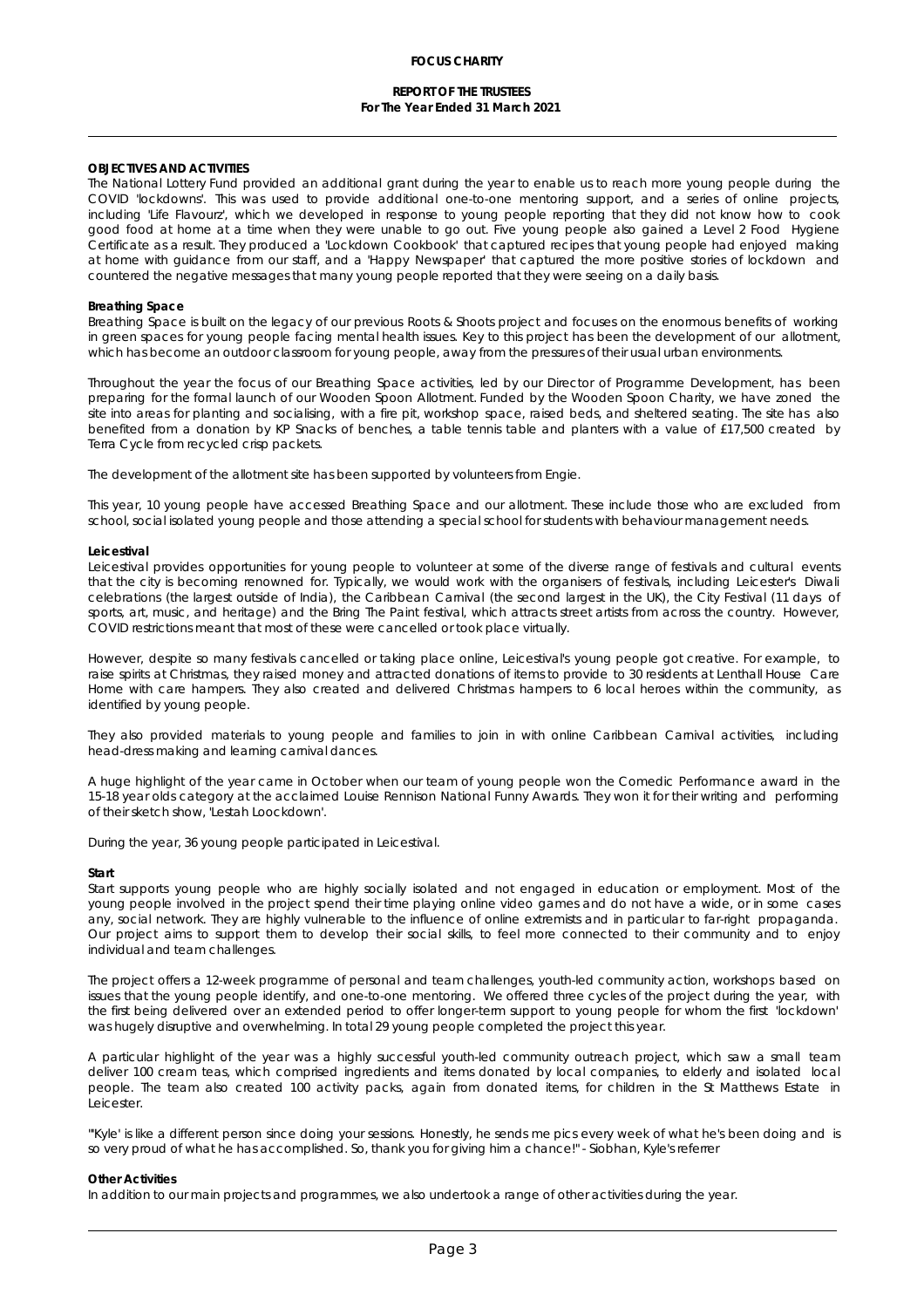### **REPORT OF THE TRUSTEES For The Year Ended 31 March 2021**

## **OBJECTIVES AND ACTIVITIES**

The establishment of our new Youth Representation Group has provided a new platform for young people to express their views on our work and the services we provide and to influence our future development. One of the key activities they undertook this year was the coordination of a survey of the views young people currently engaged in our projects. Amongst other things, this told us that:

" 86% felt that Focus provides them with a safe place to meet others and do positive activities

- " 69% stated that the staff and volunteers were seen as strength of the organisation
- " 69% would like us to deliver more employment and careers support
- " 55% would like a stand-alone emotional support and well-being project

We were invited to deliver a series of online workshops for 60 performing arts students at WQE College. These focused on the value of volunteering and how they could use their skills and talents to improve their local community.

The killing of George Floyd in May 2020 brought into keen focus the continuing inequalities and injustices that exist in our society. Many of our staff, volunteers and the young people we support were profoundly affected by this tragic event and it prompted us to reflect on our own working practices. We formed a new Anti-Oppressive Practice Working Group, comprising staff and trustees to review our policies, identify actions to improve our practices and to influence future strategy. They report directly in to our Board of Trustees, ensuring that any recommendations can be addressed at the highest level of the organisation.

With increased levels of one-to-one mentoring required to support young people during lockdown, we developed a series of online volunteer training programmes. Our volunteer mentors then paired up to join 3-way video calls with young people.

Although we were forced to delay the formal in-person launch of our Focus on Business Club to August 2021, we were delighted to receive a great dealof interest from the local business community, with 15 companies signing up to regular donations to support our work. Focus on Business generates much needed funding for us, whilst providing networking opportunities for local companies who are passionate about supporting young people.

Throughout the year, we invested time into improving our social media output, with a specific focus on Twitter, LinkedIn and Facebook. This resulted in a 115% increase in our total audience, with improved engagement and a broader reach.

As we have for several years, we continued to offer access to high quality audio-visual equipment to local community groups through our partnership with Cinema 4 All. Acting as a local hub, we store and then hire out equipment that enables small community groups to provide a full cinema experience to those people who are unable to access commercial cinemas.

#### **Fundraising Disclosures**

In early 2018, with support from Pilotlight, and in line with the key aims of our Strategic Plan 2017 - 2021, we created a Strategic Fundraising Plan. This focused in greater depth on the diversification of our income sources. It also included a new set of key statements about our organisation including our vision, mission, values and behaviours.

In order to achieve our goals, we took a decision to increase our fundraising activity and during the year our investment in fundraising rose from the £18,897 spent in 2019/20 to £38,629 in 2020/21. This investment helped us to increase our income from £368,886 in 2019/20 to £419,608 in 2020/21, an increase of £50,722.

We have continued to enjoy success in attracting funding from trusts and foundations and have been able to expand our service offer to young people again this year as a result. Our main funders during the year have been the National Lottery Community Fund, the Michael Bishop Foundation, the National Lottery Heritage Fund, the Garfield Weston Foundation, the Home Office, the Openwork Foundation and the Wooden Spoon Charity.

Attracting additional support from the business community and individuals is a key activity for us in diversifying our income. We have raised our profile with local business communities and have developed relationships with over 100 local, regional and national businesses.

At the beginning of the COVID-19 pandemic it was widely predicted that funding sources would be severely impacted and that there would be a significant reduction in the funding available to the voluntary sector. Whilst those initial predictions did not materialise during 2020/21 to the extent that had been feared, it appears that 2021/22 and beyond will see a reduction in funding as investment income for trust funds reduces and the 'emergency' funding that many funders released in 2020/21 is removed from the available funds.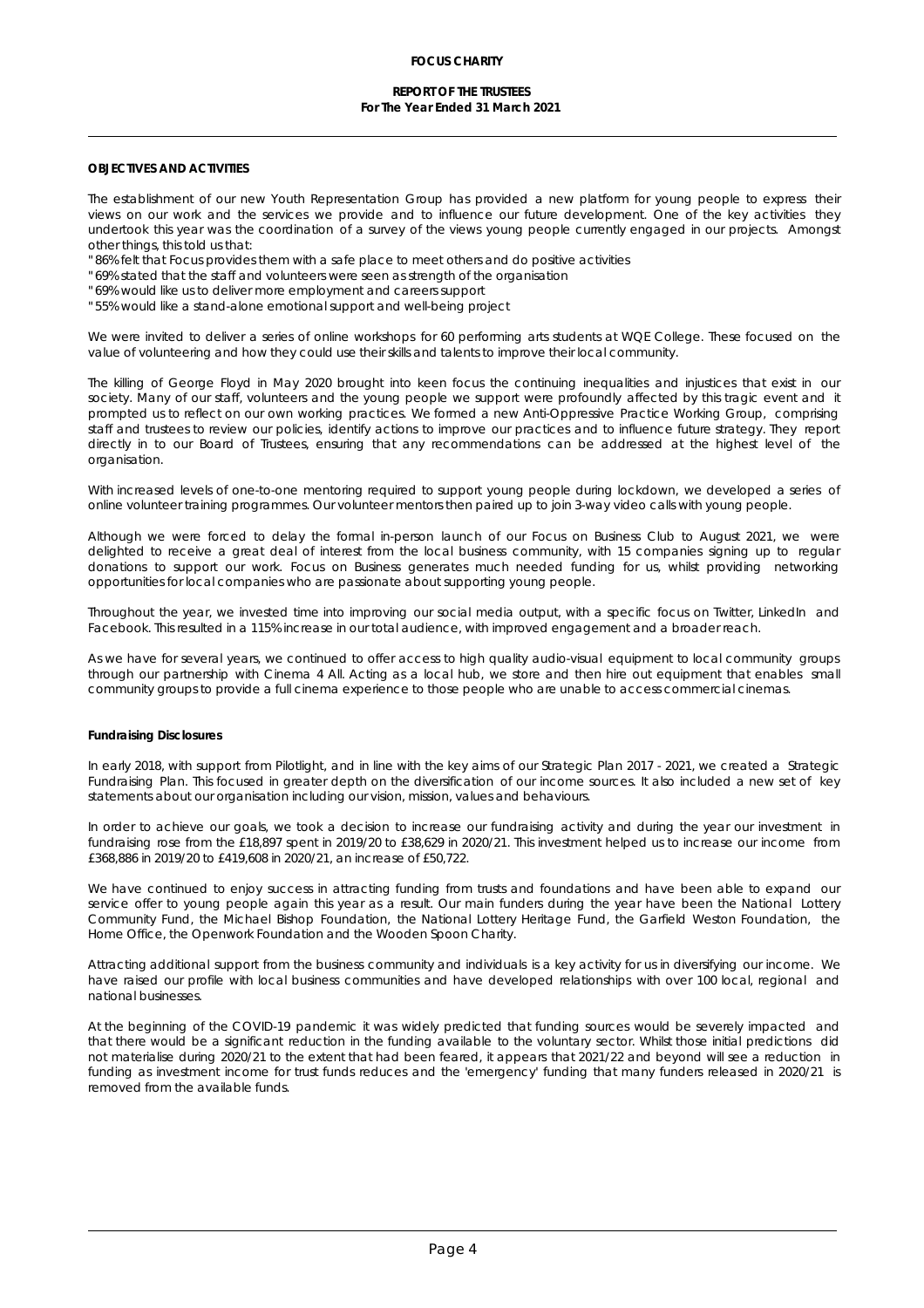### **REPORT OF THE TRUSTEES For The Year Ended 31 March 2021**

### **OBJECTIVES AND ACTIVITIES**

### **Public benefit**

All of FOCUS' activities, as described above, are provided for young people aged 13 - 25; with a specific focus on those from 'disadvantaged' backgrounds and those with additional support needs. Our activities all have charitable purposes and are for public benefit.

In planning our activities, the Trustees have given due consideration to general guidance published by the Charity Commission relating to public benefit.

### **STRUCTURE, GOVERNANCE AND MANAGEMENT**

### **Governing document**

The charity is controlled by its governing document, a deed of trust, and constitutes a limited company, limited by guarantee, as defined by the Companies Act 2006.

### **Recruitment and appointment of new members of the Board of Trustees** The recruitment and selection of new members of the Board of Trustees is the responsibility of the Board.

The selection process includes: Advertising positions as widely as possible in order to attract applicants from a range of backgrounds; Applicants are invited to submit their Curriculum Vitae, along with a supporting letter outlining their suitability for the role; Candidates are invited to visit a project and to meet beneficiaries,volunteers and project staff; Short-listed candidates are then invited to attend a Board meeting as an observer; Following this, the Trustees meet to discuss each applicant and those who are felt to fulfil their criteria are invited to join the Board, subject to appropriate checks and references.

Trustees' induction is carried out on an individually tailored basis, taking account of previous knowledge of the organisation and the specific role performed by each new trustee. All new Trustees meet with the Leadership Team to understand the operational functions of the organisation,and it's strategies and plans.

#### **Organisational structure**

During 2019/20, 10 trustees governed FOCUS. They have a wide range of skills, backgrounds and experiences. In addition to attending quarterly board meetings, they also take on individual responsibilities, supporting functions such as fundraising, finance, and marketing.

Our Chief Executive, Director of Programme Development and Director of Communications & Partnerships form our Leadership Team, a forum that we created in December 2019.

During the year 43 volunteers, who took on both organisational and project roles, such as supporting the preparation of our programme materials, writing and editing our quarterly newsletter or acting as project team members, additionally supported the organisation.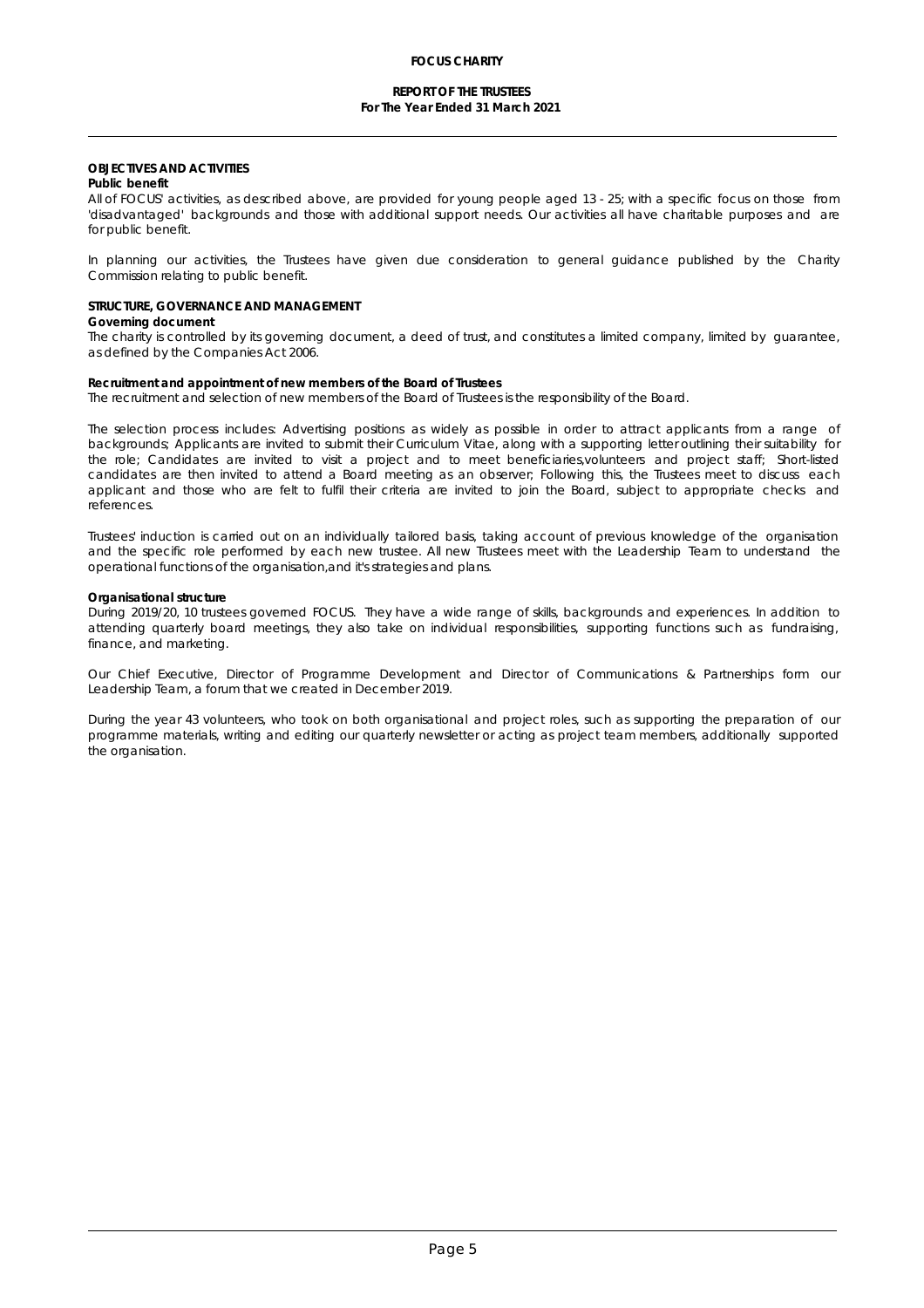## **STRUCTURE, GOVERNANCE AND MANAGEMENT**

**Plans for future periods Aims and key objectives for future periods**

In 2017, following consultation with our staff team, board of trustees and Youth Action Team, and having sought advice from external supporters, we set a strategy for the organisation that includes the following goals for three to four years until 2021:

**1. Financial Stability** - by improving our support base and expanding our financial planning, as identified in our business plan, we will generate sufficient funds to meet our aims of stability and growth, develop the level of our reserves in order that we can invest in project development and experiment with new ways ofworking as the scale and complexity of the organisation grows. We will also aim to secure each year two new multi-year contracts and grants. The financial position will be reviewed by the Board on a regul ar basis.

**2. Improved Marketing** - bythe employment of a Development Manager, with specific annualtargets, we aim to improve our influence and our individual and corporate support base across both the Cityof Leicester and the wider County, by better use of all communication opportunities.

**3. Consistency of Quality** - by continuing our journey to becoming a learning organisation and making betteruse of the skills available on the Board and the staff, we will ensure that our projects consistently offer high quality experiences, that are driven by the needs and interests of young people and that meet or exceed the expectations of stakeholders. We will introduce a standardised evaluation, which will be reviewed annually.

**4. Growth** - we aim to double the scale of our projects and programmes, becoming more influential as a provider of services for young people in Leicester. This will be measured by the number of young people we engage with, the number of projects delivered, the number of volunteers actively involved, the size of the staff team and our income level.

**5. Implementation** - this strategy will be carried out using our detailed business plans, cashflow spreadsheets and other policy documents, whilst always considering succession planning.

This strategy will conclude in 2021 and plans are in place to develop a new strategy to take the organisation through to 2025.

**REFERENCE AND ADMINISTRATIVE DETAILS Registered Company number** 03491993 (England and Wales)

**Registered Charity number** 1068467

**Registered office** 73 Church Gate Leicester Leicestershire LE1 3AN

**Trustees** M J Bennett (Chair) C Kitson (resigned 12.08.2021) Ms H M L Donnellan (resigned 11.5.20) D Ridgway (Treasurer) Ms E A Henderson (resigned 1.2.21) Ms J A Cross (resigned 6.5.21) Ms A Ahmad L Duncan (appointed 13.5.20) (resigned 25.11.20) R L Clarke (appointed 24.8.21) D J Foley (appointed 25.8.21) A D J Harris (appointed 6.5.21) H H Rao Photographer (appointed 13.6.20) Ms S Shah (appointed 6.5.21) Ms L D Skinner (appointed 6.5.21) Miss A E Tyers (appointed 12.8.21)

**Company Secretary** M J Bennett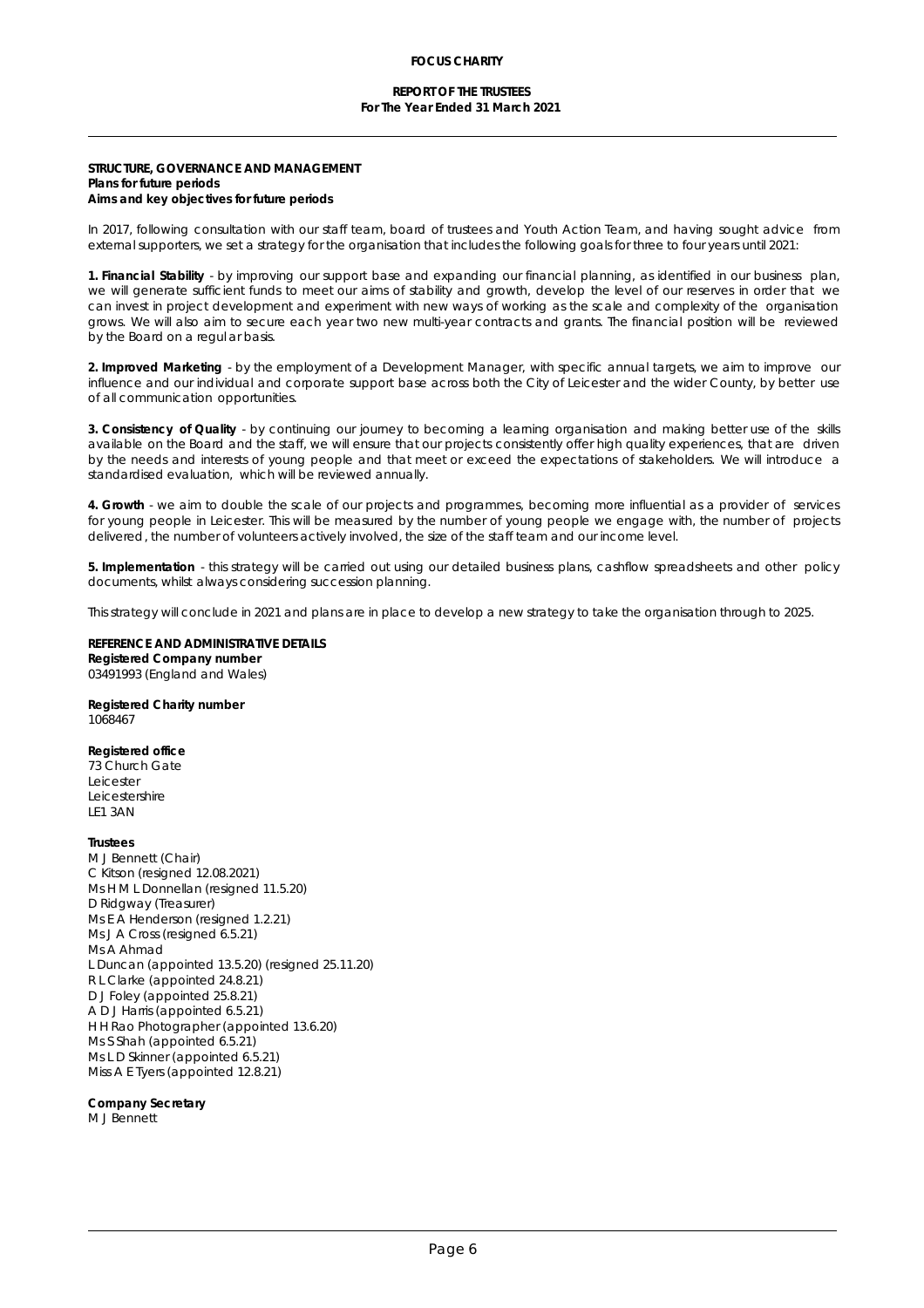## **REPORT OF THE TRUSTEES For The Year Ended 31 March 2021**

**REFERENCE AND ADMINISTRATIVE DETAILS Independent Examiner** Fortus Midlands Limited 31 High View Close Hamilton Office Park Leicester Leicestershire LE4 9LJ

....................................................................................

Approved by order of the board of trustees on 31 January 2022 and signed on its behalf by:

M J Bennett - Trustee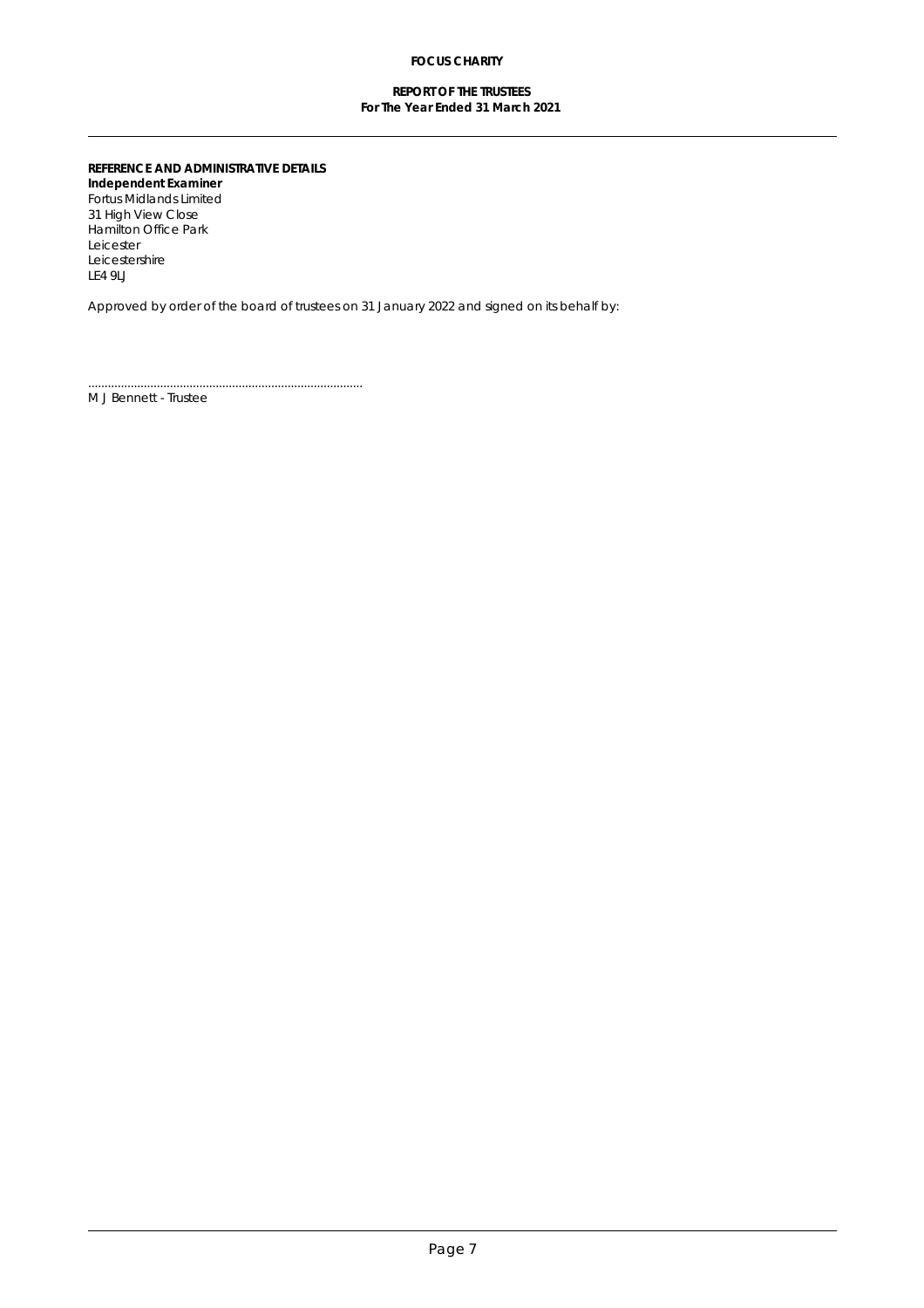**Independent examiner's report to the trustees of Focus Charity ('the Company')** 

I report to the charity trustees on my examination of the accounts of the Company for the year ended 31 March 2021.

**Responsibilities and basis of report** 

As the charity's trustees of the Company (and also its directors for the purposes of company law) you are responsible for the preparation of the accounts in accordance with the requirements of the Companies Act 2006 ('the 2006 Act').

Having satisfied myself that the accounts of the Company are not required to be audited under Part 16 of the 2006 Act and are eligible for independent examination, I report in respect of my examination of your charity's accounts as carried out under section 145 of the Charities Act 2011 ('the 2011 Act'). In carrying out my examination I have followed the Directions given by the Charity Commission under section 145(5) (b) of the 2011 Act.

#### **Independent examiner's statement**

Since your charity's gross income exceeded £250,000 your examiner must be a member of a listed body. I can confirm that I am qualified to undertake the examination because I am a registered member of ICAEW which is one of the listed bodies.

I have completed my examination. I confirm that no matters have come to my attention in connection with the examination giving me cause to believe:

- 1. accounting records were not kept in respect of the Company as required by section 386 of the 2006 Act; or
- 2. the accounts do not accord with those records; or
- 3. the accounts do not comply with the accounting requirements of section 396 of the 2006 Act other than any requirement that the accounts give a true and fair view which is not a matter considered as part of an independent examination; or
- 4. the accounts have not been prepared in accordance with the methods and principles of the Statement of Recommended Practice for accounting and reporting by charities (applicable to charities preparing their accounts in accordance with the Financial Reporting Standard applicable in the UK and Republic of Ireland (FRS 102)).

I have no concerns and have come across no other matters in connection with the examination to which attention should be drawn in this report in order to enable a proper understanding of the accounts to be reached.

R J Buckby FCA ICAEW Fortus Midlands Limited 31 High View Close Hamilton Office Park Leicester **Leicestershire** LE4 9LJ

31 January 2022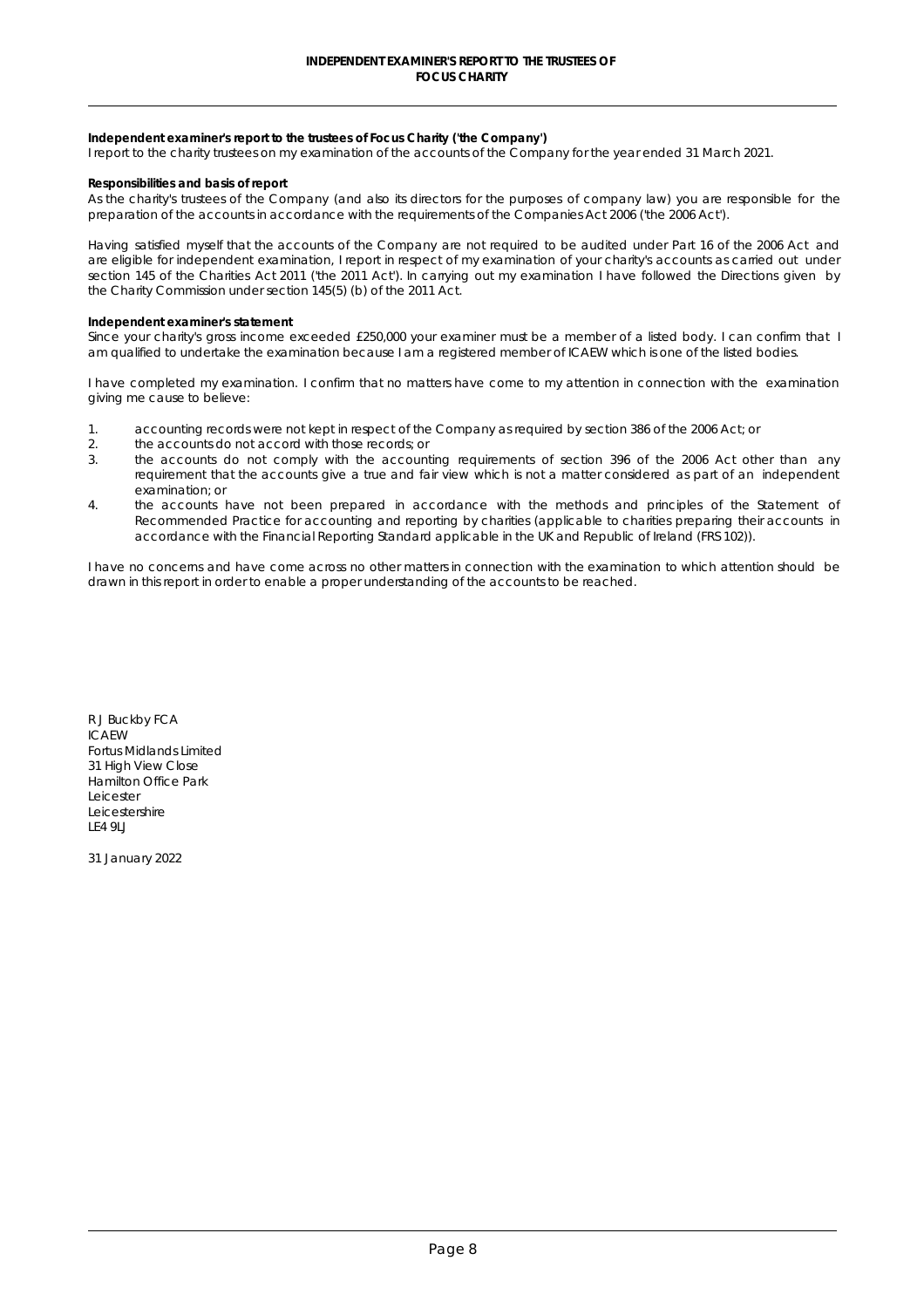## **STATEMENT OF FINANCIAL ACTIVITIES For The Year Ended 31 March 2021**

|                                                                    | <b>Notes</b> | <b>Unrestricted</b><br>funds<br>£ | <b>Restricted</b><br>funds<br>£ | 2021<br><b>Total</b><br>funds<br>£ | 2020<br><b>Total</b><br>funds<br>£ |
|--------------------------------------------------------------------|--------------|-----------------------------------|---------------------------------|------------------------------------|------------------------------------|
| <b>INCOME AND ENDOWMENTS FROM</b><br><b>Donations and legacies</b> |              | 14,037                            | $\blacksquare$                  | 14,037                             | 62,795                             |
| <b>Charitable activities</b><br><b>Charitable activities</b>       |              | 180,127                           | 225,377                         | 405,504                            | 305,943                            |
| <b>Investment income</b>                                           | $\mathbf{z}$ | 67                                |                                 | 67                                 | 149                                |
| <b>Total</b>                                                       |              | 194,231                           | 225,377                         | 419,608                            | 368,887                            |
| <b>EXPENDITURE ON</b><br><b>Raising funds</b>                      |              | 6,280                             |                                 | 6,280                              | 18,897                             |
| <b>Charitable activities</b><br><b>Charitable activities</b>       |              | 96,984                            | 197,763                         | 294,747                            | 286,747                            |
| <b>Total</b>                                                       |              | 103,264                           | 197,763                         | 301,027                            | 305,644                            |
| <b>NET INCOME</b>                                                  |              | 90,967                            | 27,614                          | 118,581                            | 63,243                             |
| <b>RECONCILIATION OF FUNDS</b>                                     |              |                                   |                                 |                                    |                                    |
| <b>Total funds brought forward</b>                                 |              | 34,706                            | 102,542                         | 137,248                            | 74,005                             |
| <b>TOTAL FUNDS CARRIED FORWARD</b>                                 |              | 125,673                           | 130,156                         | 255,829                            | 137,248                            |

The notes form part of these financial statements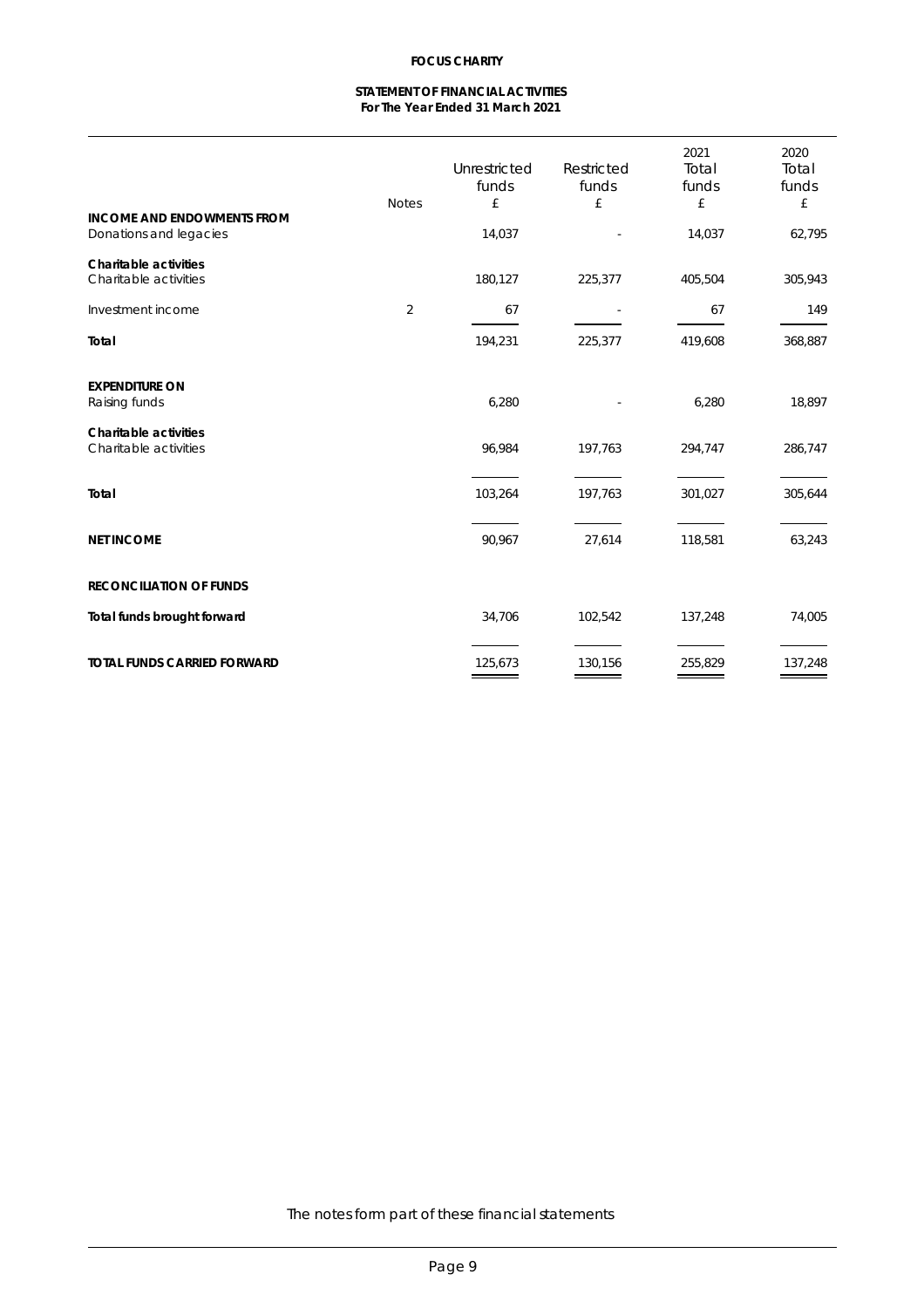## **BALANCE SHEET 31 March 2021**

| £<br>£<br><b>Notes</b><br><b>FIXED ASSETS</b><br>7<br>1,887<br>8<br>2,241<br>256,708<br>258,949<br>9<br>(5,007)<br>253,942<br>255,829<br>255,829<br>_____<br>$\sim$ $\sim$<br>11 |                                              | 2021 | 2020     |
|----------------------------------------------------------------------------------------------------------------------------------------------------------------------------------|----------------------------------------------|------|----------|
|                                                                                                                                                                                  |                                              |      |          |
|                                                                                                                                                                                  | <b>Tangible assets</b>                       |      | 771      |
|                                                                                                                                                                                  | <b>CURRENT ASSETS</b>                        |      |          |
|                                                                                                                                                                                  | <b>Debtors</b>                               |      | 2,279    |
|                                                                                                                                                                                  | Cash at bank and in hand                     |      | 136,469  |
|                                                                                                                                                                                  |                                              |      | 138,748  |
|                                                                                                                                                                                  | <b>CREDITORS</b>                             |      |          |
|                                                                                                                                                                                  | Amounts falling due within one year          |      | (2, 271) |
|                                                                                                                                                                                  | <b>NET CURRENT ASSETS</b>                    |      | 136,477  |
|                                                                                                                                                                                  | <b>TOTAL ASSETS LESS CURRENT LIABILITIES</b> |      | 137,248  |
|                                                                                                                                                                                  | <b>NET ASSETS</b>                            |      | 137,248  |
|                                                                                                                                                                                  | <b>FUNDS</b>                                 |      |          |
| 125,673                                                                                                                                                                          | <b>Unrestricted funds</b>                    |      | 34,706   |
| 130,156                                                                                                                                                                          | <b>Restricted funds</b>                      |      | 102,542  |
| 255,829                                                                                                                                                                          | <b>TOTAL FUNDS</b>                           |      | 137,248  |

The charitable company is entitled to exemption from audit under Section 477 of the Companies Act 2006 for the year ended 31 March 2021.

The members have not required the company to obtain an audit of its financial statements for the year ended 31 March 2021 in accordance with Section 476 of the Companies Act 2006.

The trustees acknowledge their responsibilities for

- (a) ensuring that the charitable company keeps accounting records that comply with Sections 386 and 387 of the Companies Act 2006 and
- (b) preparing financial statements which give a true and fair view of the state of affairs of the charitable company as at the end of each financial year and of its surplus or deficit for each financial year in accordance with the requirements of Sections 394 and 395 and which otherwise comply with the requirements ofthe Companies Act 2006 relating to financial statements, so far as applicable to the charitable company.

These financial statements have been prepared in accordance with the provisions applicable to charitable companies subject to the small companies regime.

The financial statements were approved by the Board of Trustees and authorised for issue on 31 January 2022 and were signed on its behalf by:

D Ridgway - Trustee

.............................................

The notes form part of these financial statements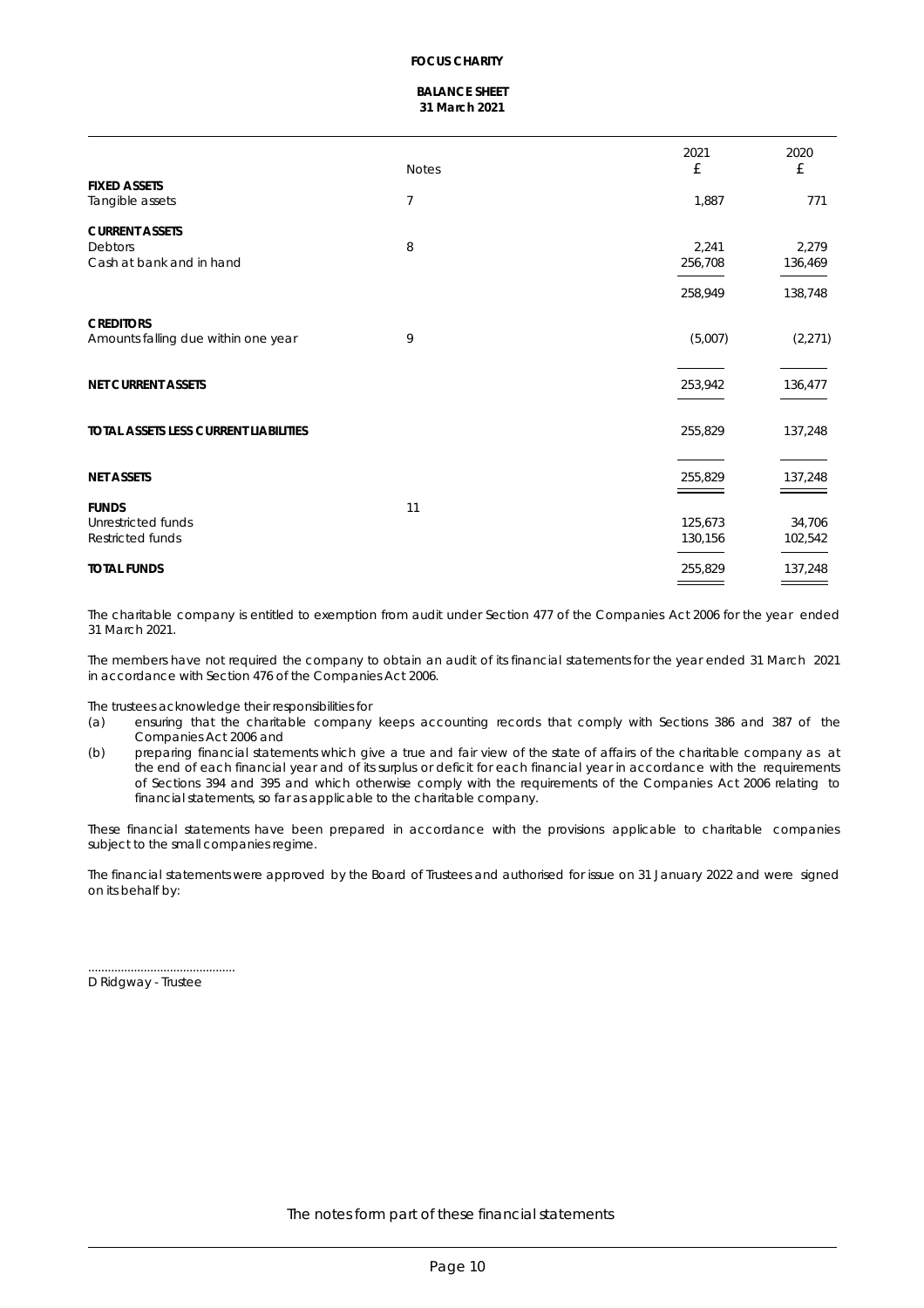## **1. ACCOUNTING POLICIES**

**Summary of significant accounting policies and key accounting estimates**  The principal accounting policies applied in the preparation of these financial statements are set out below. These policies have been consistently applied to all the years presented, unless otherwise stated.

#### **Statement of compliance**

The financial statements have been prepared in accordance with Accounting and Reporting by Charities: Statement of Recommended Practice applicable to charities preparing their accounts in accordance with the Financial Reporting Standard applicable in the UK and Republic of Ireland (FRS 102) (effective 1 January 2019) - (Charities SORP (FRS 102)), the Financial Reporting Standard applicable in the UK and Republic of Ireland (FRS 102). They also comply with the Companies Act 2006 and Charities Act 2011.

#### **Basis of preparation**

Focus Charity meets the definition of a public benefit entity under FRS 102. Assets and liabilities are initially recognised at historical cost or transaction value unless otherwise stated in the relevant accounting policy notes.

#### **Going concern**

The trustees consider that there are no material uncertainties about the charity's ability to continue as a going concern nor any significant areas of uncertainty that affect the carrying value of assets held by the charity.

#### **Income and endowments**

All income is recognised once the Company has entitlement to the income, it is probable that the income will be received and the amount of income receivable can be measured reliably.

Income on funds held on deposit is included when receivable and the amount can be measured reliably by the charity; this is normally upon notification of the interest paid or payable by the Bank.

Grants are recognised when the Company has been notified in writing of both the amount and settlement date. In the event that a grant is subject to conditions that require a level of performance before the Company is entitled to the funds, the income is deferred and not recognised until either those conditions are fully met, or the fulfilment of those conditions is wholly within the control of the Company and it is probable that those conditions will be fulfilled in the reporting period.

#### **Donations and legacies**

Donations are recognised when the charity has been notified in writing of both the amount and settlement date. In the event that a donation is subject to conditions that require a level of performance by the charity before the charity is entitled to the funds, the income is deferred and not recognised until either those conditions are fully met, or the fulfilment of those conditions is wholly within the control of the charity and it is probable that these conditions will be fulfilled in the reporting period.

#### **Expenditure**

All expenditure is recognised once there is a legal or constructive obligation to that expenditure, it is probable settlement is required and the amount can be measured reliably. Allcosts are allocated to the applicable expenditure heading that aggregate similar costs to that category. Where costs cannot be directly attributed to particular headings they have been allocated on a basis consistent with the use of resources, with central staff costs allocated on the basis of time spent, and depreciation charges allocated on the portion of the asset's use. Other support costs are allocated based on the spread of staff costs.

#### **Raising funds**

These are costs incurred in attracting voluntary income, the management of investments and those incurred in trading activities that raise funds.

### **Charitable activities**

charitable expenditure comprises those costs incurred by the charity in the delivery of its activities and services for its beneficiaries. It includes both costs that can be allocated directly to such activities and those costs of an indirect nature necessary to support them.

#### **Tangible fixed assets**

Depreciation is provided at the following annual rates in order to write off each asset over its estimated useful life.

Computer equipment - 33% on cost

### **Taxation**

The charity is exempt from corporation tax on its charitable activities.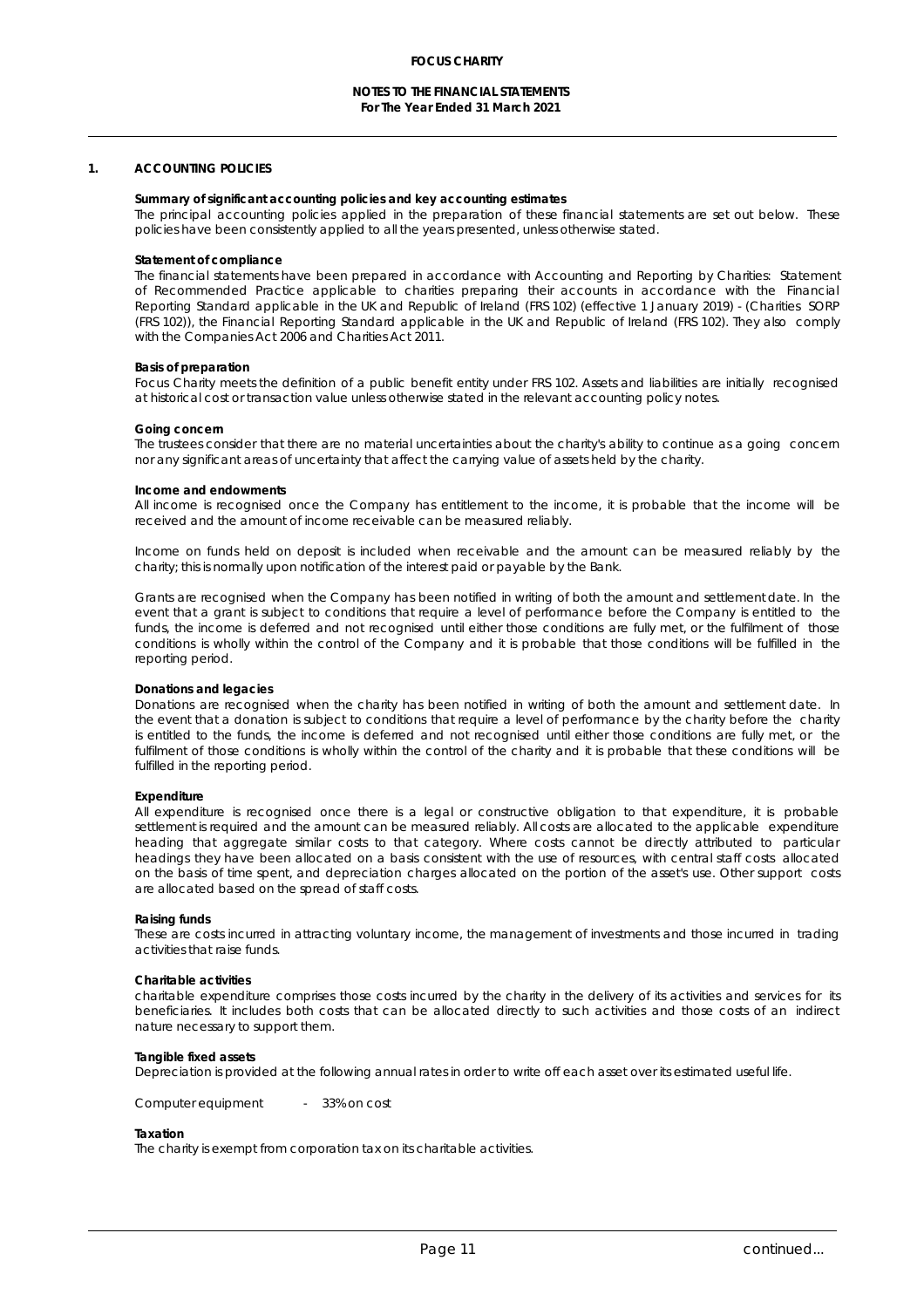### **NOTES TO THE FINANCIAL STATEMENTS - continued For The Year Ended 31 March 2021**

## **1. ACCOUNTING POLICIES - continued**

#### **Cash and cash equivalents**

Cash and cash equivalents comprise cash on hand and call deposits, and other short-term highly liquid investments that are readily convertible to a known amount of cash and are subject to an insignificant risk of change in value.

**FUND STRUCTURE** 

Unrestricted income funds are general funds that are available for use at the trustee's discretion in furtherance of the objectives of the charity.

Restricted income funds are those donated for use in a particular area or for specific purposes, the use of which is restricted to that area or purpose.

### **2. INVESTMENT INCOME**

|                      | 2021                     | 2020              |
|----------------------|--------------------------|-------------------|
|                      | -                        |                   |
| <b>Bank interest</b> | 67                       | 149               |
|                      | $\overline{\phantom{a}}$ | $\qquad \qquad =$ |
|                      |                          |                   |

## **3. NET INCOME/(EXPENDITURE)**

Net income/(expenditure) is stated after charging/(crediting):

|                                    | 2021                                        | 2020                              |  |
|------------------------------------|---------------------------------------------|-----------------------------------|--|
|                                    |                                             |                                   |  |
| <b>Depreciation - owned assets</b> | 782                                         | 466                               |  |
| <b>Other operating leases</b>      | 9.765                                       | 17,949                            |  |
|                                    | and the control of the control of<br>______ | the control of the control of the |  |

## **4. TRUSTEES' REMUNERATION AND BENEFITS**

No trustees, nor any persons connected with them, have received any remuneration from the charity during the year.

No trustees have received any other benefits from the charity during the year.

The charity considers its key management personnel to be the Trustees and the Executive Director, Mr M Lilley.

During the year, the Executive Director received remuneration totalling £41,758 (2020 £40,211) including Employer's National Insurance.

The Trustees all give their time and expertise without any form of remuneration or other benefit in kind (2020 £nil).

During the year, the Trustees received reimbursement of travel expenses totalling £nil (2020 £167) or had expenses paid directly to a third party on their behalf.

#### **Trustees' expenses**

There were no trustees' expenses paid for the year ended 31 March 2021 nor for the year ended 31 March 2020.

**5. STAFF COSTS** 

|                            | 2021    | 2020    |  |
|----------------------------|---------|---------|--|
|                            | £       |         |  |
| <b>Wages and salaries</b>  | 221,938 | 178,180 |  |
| Social security costs      | 16,354  | 11,458  |  |
| <b>Other pension costs</b> | 10,263  | 8,248   |  |
|                            |         |         |  |
|                            | 248,555 | 197,886 |  |
|                            | _____   | ____    |  |

The average monthly number of employees during the year was as follows:

|              | 2021 | 2020                                        |  |
|--------------|------|---------------------------------------------|--|
| <b>Staff</b> |      |                                             |  |
|              |      | $\overline{\phantom{a}}$<br>_____<br>______ |  |

No employees received emoluments in excess of £60,000.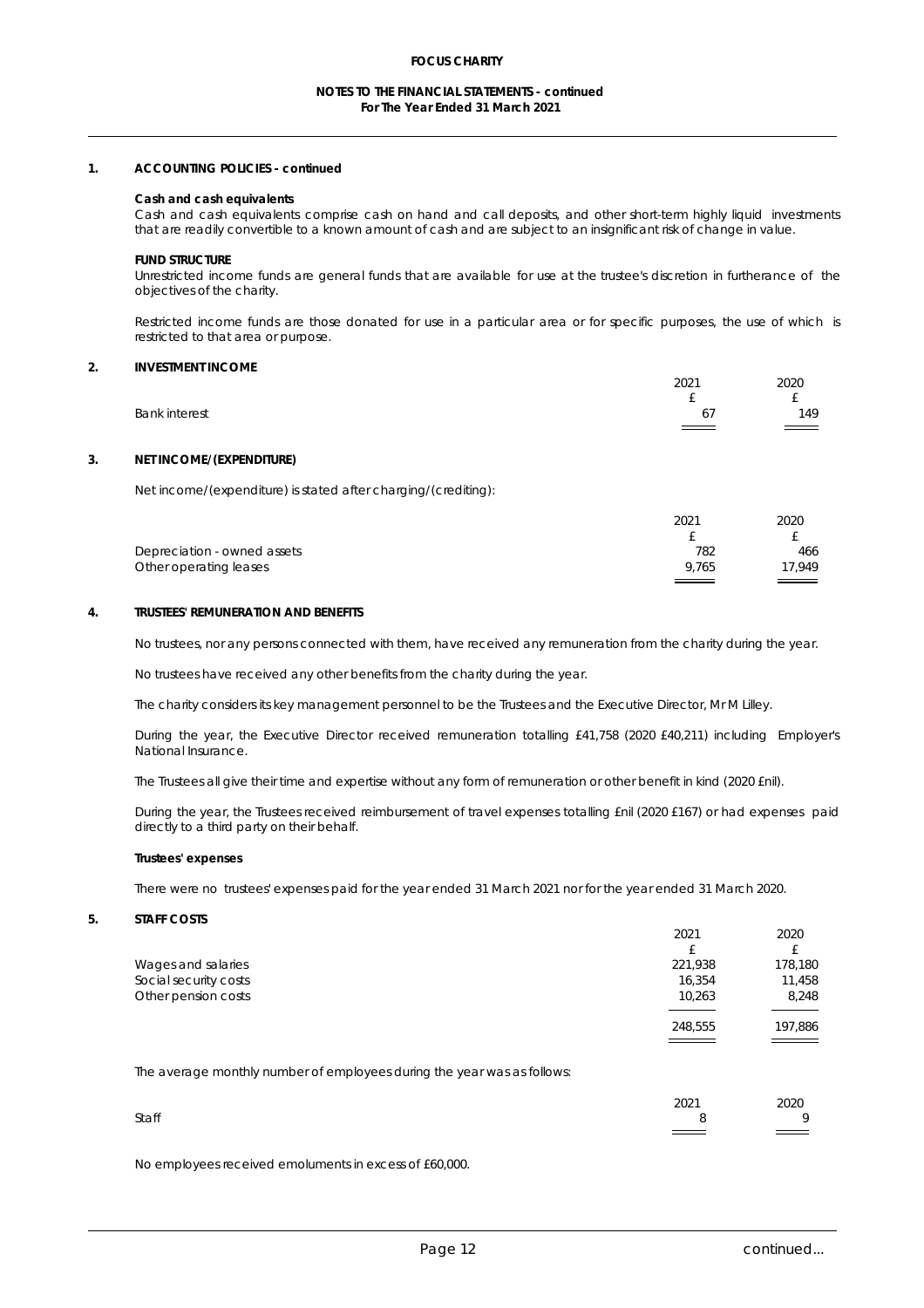## **NOTES TO THE FINANCIAL STATEMENTS - continued For The Year Ended 31 March 2021**

# **6. COMPARATIVES FOR THE STATEMENT OF FINANCIAL ACTIVITIES**

| COMPARANTES FOR THE STATEMENT OF FINANCIAL ACTIVITIES |                     |                   |              |
|-------------------------------------------------------|---------------------|-------------------|--------------|
|                                                       | <b>Unrestricted</b> | <b>Restricted</b> | <b>Total</b> |
|                                                       | funds               | funds             | funds        |
|                                                       | £                   | £                 | £            |
| <b>INCOME AND ENDOWMENTS FROM</b>                     |                     |                   |              |
| <b>Donations and legacies</b>                         | 62,795              | ٠                 | 62,795       |
| <b>Charitable activities</b>                          |                     |                   |              |
| <b>Charitable activities</b>                          | 4,560               | 301,383           | 305,943      |
| <b>Investment income</b>                              | 149                 | ٠                 | 149          |
| <b>Total</b>                                          | 67,504              | 301,383           | 368,887      |
| <b>EXPENDITURE ON</b>                                 |                     |                   |              |
| <b>Raising funds</b>                                  | 18,897              | ٠.                | 18,897       |
| <b>Charitable activities</b>                          |                     |                   |              |
| <b>Charitable activities</b>                          | 33,732              | 253,015           | 286,747      |
|                                                       | 52,629              | 253,015           | 305,644      |
| <b>NET INCOME</b>                                     | 14,875              | 48,368            | 63,243       |
| <b>RECONCILIATION OF FUNDS</b>                        |                     |                   |              |
| <b>Total funds brought forward</b>                    | 19,831              | 54,174            | 74,005       |
|                                                       |                     |                   |              |

## **7. TANGIBLE FIXED ASSETS**

|                         | <b>Computer</b> |
|-------------------------|-----------------|
|                         | equipment       |
|                         | £               |
| <b>COST</b>             |                 |
| <b>At 1 April 2020</b>  | 25,176          |
| <b>Additions</b>        | 1,898           |
|                         |                 |
| <b>At 31 March 2021</b> | 27,074          |
|                         |                 |
| <b>DEPRECIATION</b>     |                 |
| <b>At 1 April 2020</b>  | 24,405          |
| <b>Charge for year</b>  | 782             |
| <b>At 31 March 2021</b> | 25,187          |
|                         |                 |
| <b>NET BOOK VALUE</b>   |                 |
| <b>At 31 March 2021</b> | 1,887           |
|                         | _____           |
| <b>At 31 March 2020</b> | 771             |
|                         |                 |
|                         |                 |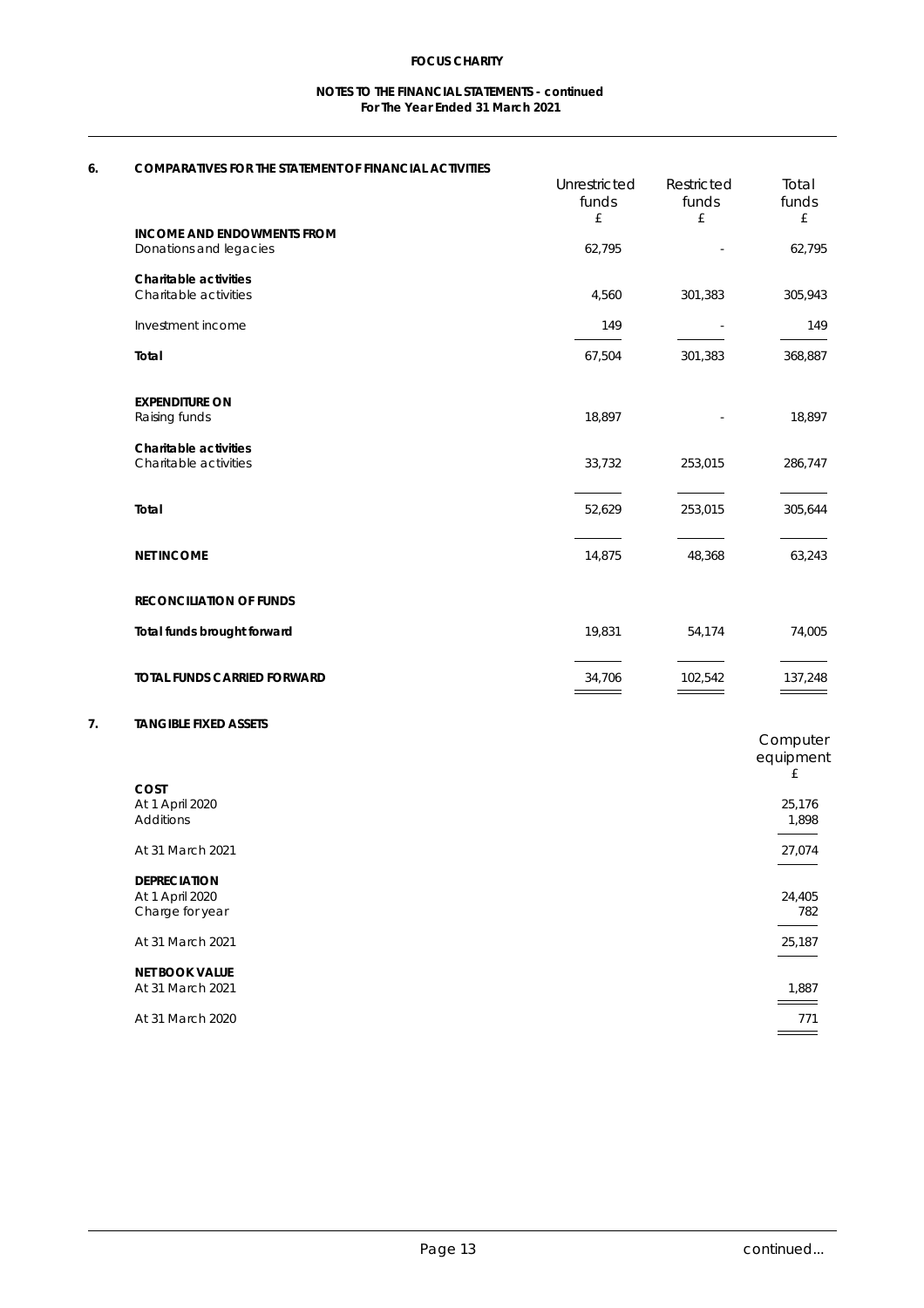## **NOTES TO THE FINANCIAL STATEMENTS - continued For The Year Ended 31 March 2021**

| 8.                   | <b>DEBTORS: AMOUNTS FALLING DUE WITHIN ONE YEAR</b>   |        |        |
|----------------------|-------------------------------------------------------|--------|--------|
|                      |                                                       | 2021   | 2020   |
|                      |                                                       | £      | £      |
| <b>Other debtors</b> |                                                       | 564    | ٠      |
| <b>Prepayments</b>   |                                                       | 1,677  | 2,279  |
|                      |                                                       |        |        |
|                      |                                                       | 2,241  | 2,279  |
|                      |                                                       |        | ______ |
| 9.                   | <b>CREDITORS: AMOUNTS FALLING DUE WITHIN ONE YEAR</b> |        |        |
|                      |                                                       | 2021   | 2020   |
|                      |                                                       | £      | £      |
|                      | Social security and other taxes                       | 1,161  | -      |
|                      | <b>Pension control</b>                                | 1,446  | (173)  |
|                      | <b>Accrued expenses</b>                               | 2,400  | 2,444  |
|                      |                                                       |        |        |
|                      |                                                       | 5,007  | 2,271  |
|                      |                                                       | ______ | $\sim$ |

## **10. ANALYSIS OF NET ASSETS BETWEEN FUNDS**

|                            | <b>Unrestricted</b><br>funds | <b>Restricted</b><br>funds | 2021<br><b>Total</b><br>funds | 2020<br><b>Total</b><br>funds |  |
|----------------------------|------------------------------|----------------------------|-------------------------------|-------------------------------|--|
|                            | £                            | £                          | £                             | £                             |  |
| <b>Fixed assets</b>        | 1,887                        | $\blacksquare$             | 1,887                         | 771                           |  |
| <b>Current assets</b>      | 128,793                      | 130,156                    | 258,949                       | 138,748                       |  |
| <b>Current liabilities</b> | (5,007)                      | ٠                          | (5,007)                       | (2,271)                       |  |
|                            | 125,673                      | 130,156                    | 255,829                       | 137,248                       |  |
|                            |                              |                            |                               |                               |  |

## **11. MOVEMENT IN FUNDS**

|                                                     |                | <b>Net</b><br>movement | <b>Transfers</b><br>between | At      |  |
|-----------------------------------------------------|----------------|------------------------|-----------------------------|---------|--|
|                                                     | At 1.4.20      | in funds               | <b>funds</b>                | 31.3.21 |  |
|                                                     | £              | £                      | £                           | £       |  |
| <b>Unrestricted funds</b>                           |                |                        |                             |         |  |
| <b>General fund</b>                                 | 34,706         | 90,967                 | (70,000)                    | 55,673  |  |
| <b>Contingency reserve</b>                          |                |                        | 15,000                      | 15,000  |  |
| <b>Project reserve</b>                              | $\blacksquare$ |                        | 55,000                      | 55,000  |  |
|                                                     | 34,706         | 90,967                 |                             | 125,673 |  |
| <b>Restricted funds</b>                             |                |                        |                             |         |  |
| <b>Big Lottery Grant - Reaching Communities</b>     | 62,733         | 1,080                  |                             | 63,813  |  |
| <b>Michael Bishop Foundation</b>                    | 48,285         | (48, 285)              |                             |         |  |
| <b>National Lottery Heritage Fund - Young Roots</b> | (4, 310)       | 4,310                  |                             |         |  |
| Leicester City Council - Heritage Action            |                | 31,902                 |                             | 31,902  |  |
| <b>Prevent</b>                                      | (923)          | 20,607                 |                             | 19,684  |  |
| <b>Openworks</b>                                    |                | 10,000                 |                             | 10,000  |  |
| <b>Wooden Spoon</b>                                 | (3,243)        |                        |                             | (3,243) |  |
| Vichai Srivaddhanaprabha Foundation                 |                | 8,000                  |                             | 8,000   |  |
|                                                     | 102,542        | 27,614                 |                             | 130,156 |  |
| <b>TOTAL FUNDS</b>                                  | 137,248        | 118,581                |                             | 255,829 |  |
|                                                     |                |                        |                             |         |  |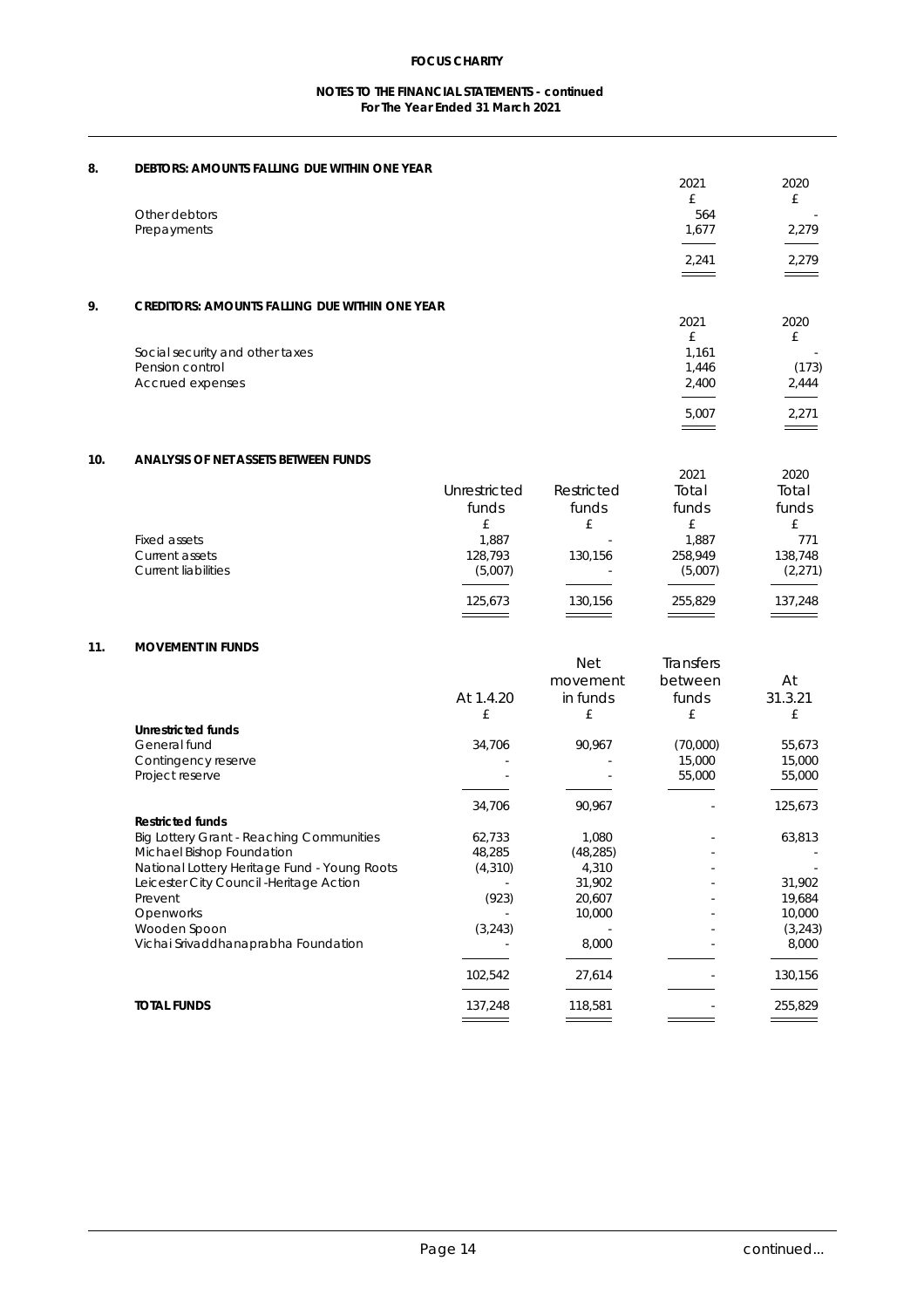## **NOTES TO THE FINANCIAL STATEMENTS - continued For The Year Ended 31 March 2021**

## **11. MOVEMENT IN FUNDS - continued**

## Net movement in funds, included in the above are as follows:

|                                                     | <b>Incoming</b><br><b>resources</b> | <b>Resources</b><br>expended | <b>Movement</b><br>in funds |
|-----------------------------------------------------|-------------------------------------|------------------------------|-----------------------------|
| <b>Unrestricted funds</b>                           | £                                   | £                            | £                           |
|                                                     |                                     |                              |                             |
| <b>General fund</b>                                 | 194,231                             | (103, 264)                   | 90,967                      |
| <b>Restricted funds</b>                             |                                     |                              |                             |
| <b>Big Lottery Grant - Reaching Communities</b>     | 114,800                             | (113, 720)                   | 1,080                       |
| <b>Michael Bishop Foundation</b>                    |                                     | (48, 285)                    | (48, 285)                   |
| <b>National Lottery Heritage Fund - Young Roots</b> | 4,310                               |                              | 4,310                       |
| <b>Leicester City Council -Heritage Action</b>      | 31,902                              |                              | 31,902                      |
| <b>Prevent</b>                                      | 44,865                              | (24, 258)                    | 20,607                      |
| <b>Openworks</b>                                    | 10,000                              |                              | 10,000                      |
| Vichai Srivaddhanaprabha Foundation                 | 12,000                              | (4,000)                      | 8,000                       |
| <b>St James Palace Foundation</b>                   | 7,500                               | (7,500)                      |                             |
|                                                     | 225,377                             | (197, 763)                   | 27,614                      |
| <b>TOTAL FUNDS</b>                                  | 419,608                             | (301, 027)                   | 118,581                     |
|                                                     |                                     |                              |                             |

## **Comparatives for movement in funds**

|                                                     |                | <b>Net</b> |          |
|-----------------------------------------------------|----------------|------------|----------|
|                                                     |                | movement   | At       |
|                                                     | At 1.4.19      | in funds   | 31.3.20  |
|                                                     | £              | £          | £        |
| <b>Unrestricted funds</b>                           |                |            |          |
| <b>General fund</b>                                 | 19,831         | 14,875     | 34,706   |
| <b>Restricted funds</b>                             |                |            |          |
| <b>Big Lottery Grant - Reaching Communities</b>     | 10,278         | 52,455     | 62,733   |
| <b>Michael Bishop Foundation</b>                    | 43,896         | 4,389      | 48,285   |
| <b>National Lottery Heritage Fund - Young Roots</b> |                | (4, 310)   | (4, 310) |
| <b>Prevent</b>                                      | $\blacksquare$ | (923)      | (923)    |
| <b>Wooden Spoon</b>                                 |                | (3,243)    | (3,243)  |
|                                                     | 54,174         | 48,368     | 102,542  |
| <b>TOTAL FUNDS</b>                                  | 74,005         | 63,243     | 137,248  |
|                                                     |                |            |          |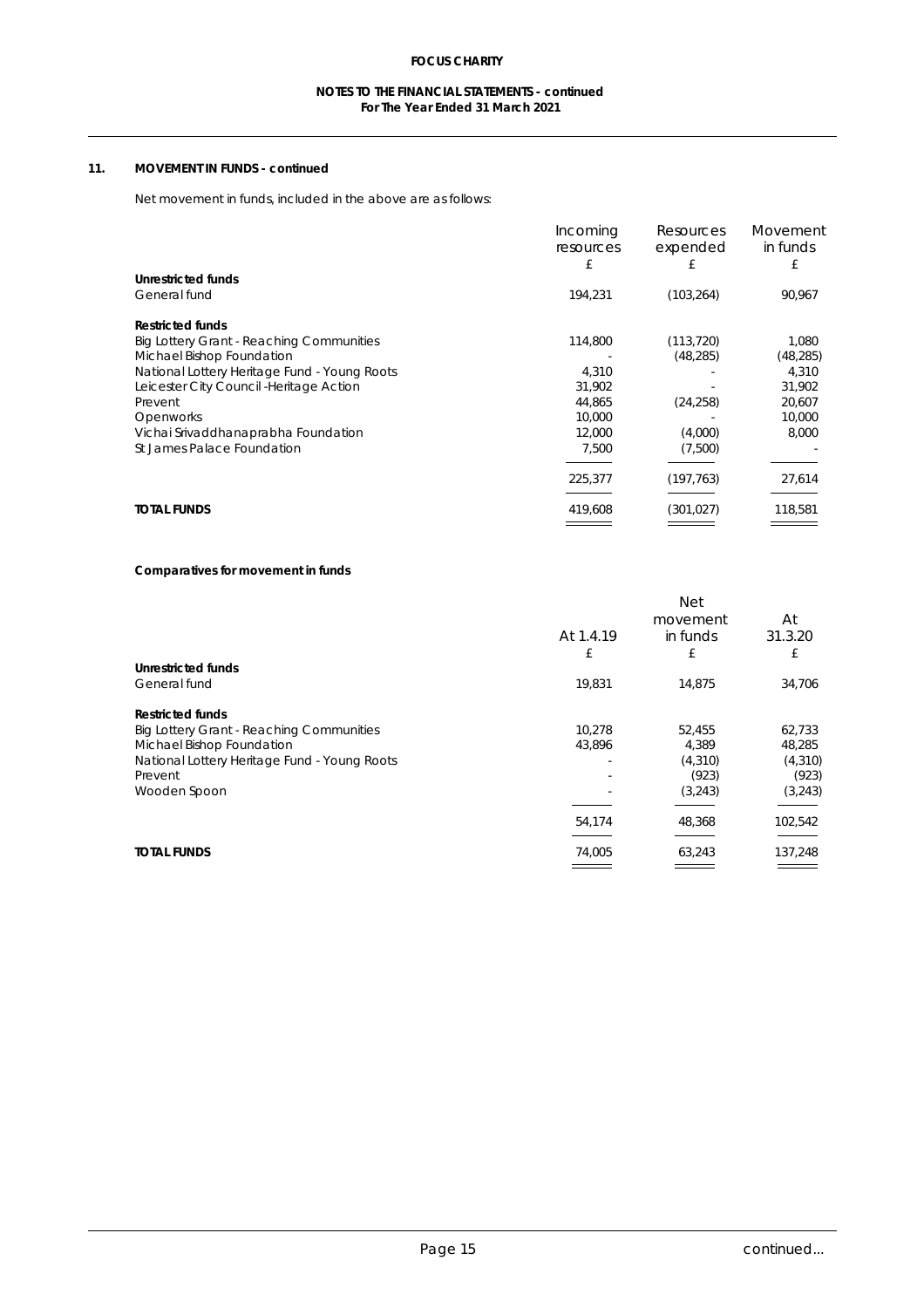## **NOTES TO THE FINANCIAL STATEMENTS - continued For The Year Ended 31 March 2021**

## **11. MOVEMENT IN FUNDS - continued**

## Comparative net movement in funds, included in the above are as follows:

|                                                     | <b>Incoming</b><br><b>resources</b><br>£ | <b>Resources</b><br>expended<br>£ | <b>Movement</b><br>in funds<br>£ |
|-----------------------------------------------------|------------------------------------------|-----------------------------------|----------------------------------|
| <b>Unrestricted funds</b>                           |                                          |                                   |                                  |
| <b>General fund</b>                                 | 67,504                                   | (52, 629)                         | 14,875                           |
| <b>Restricted funds</b>                             |                                          |                                   |                                  |
| <b>Big Lottery Grant - Reaching Communities</b>     | 162,481                                  | (110, 026)                        | 52,455                           |
| <b>Michael Bishop Foundation</b>                    | 89,376                                   | (84,987)                          | 4,389                            |
| <b>National Lottery Heritage Fund - Young Roots</b> | 17,240                                   | (21, 550)                         | (4, 310)                         |
| <b>LCC Open Spaces</b>                              | 3,240                                    | (3,240)                           |                                  |
| <b>LCC Leicestival</b>                              | 1,013                                    | (1, 013)                          |                                  |
| <b>Prevent</b>                                      | 17,533                                   | (18, 456)                         | (923)                            |
| <b>Openworks</b>                                    | 10,000                                   | (10,000)                          |                                  |
| Rank                                                | 500                                      | (500)                             |                                  |
| <b>Wooden Spoon</b>                                 |                                          | (3,243)                           | (3,243)                          |
|                                                     | 301,383                                  | (253, 015)                        | 48,368                           |
| <b>TOTAL FUNDS</b>                                  | 368,887                                  | (305, 644)                        | 63,243                           |
|                                                     |                                          |                                   |                                  |

A current year 12 months and prior year 12 months combined position is as follows:

|                                                 |           | <b>Net</b><br>movement | <b>Transfers</b><br><b>between</b> | At      |
|-------------------------------------------------|-----------|------------------------|------------------------------------|---------|
|                                                 | At 1.4.19 | in funds               | <b>funds</b>                       | 31.3.21 |
|                                                 | £         | £                      | £                                  | £       |
| <b>Unrestricted funds</b>                       |           |                        |                                    |         |
| <b>General fund</b>                             | 19,831    | 105,842                | (70,000)                           | 55,673  |
| <b>Contingency reserve</b>                      |           |                        | 15,000                             | 15,000  |
| <b>Project reserve</b>                          |           |                        | 55,000                             | 55,000  |
|                                                 | 19,831    | 105,842                | ٠                                  | 125,673 |
| <b>Restricted funds</b>                         |           |                        |                                    |         |
| <b>Big Lottery Grant - Reaching Communities</b> | 10,278    | 53,535                 | ٠                                  | 63,813  |
| <b>Michael Bishop Foundation</b>                | 43,896    | (43,896)               | ٠                                  |         |
| Leicester City Council - Heritage Action        |           | 31,902                 | ٠                                  | 31,902  |
| <b>Prevent</b>                                  |           | 19,684                 |                                    | 19,684  |
| <b>Openworks</b>                                |           | 10,000                 |                                    | 10,000  |
| <b>Wooden Spoon</b>                             |           | (3,243)                | ٠                                  | (3,243) |
| Vichai Srivaddhanaprabha Foundation             |           | 8,000                  |                                    | 8,000   |
|                                                 | 54,174    | 75,982                 |                                    | 130,156 |
| <b>TOTAL FUNDS</b>                              | 74,005    | 181,824                |                                    | 255,829 |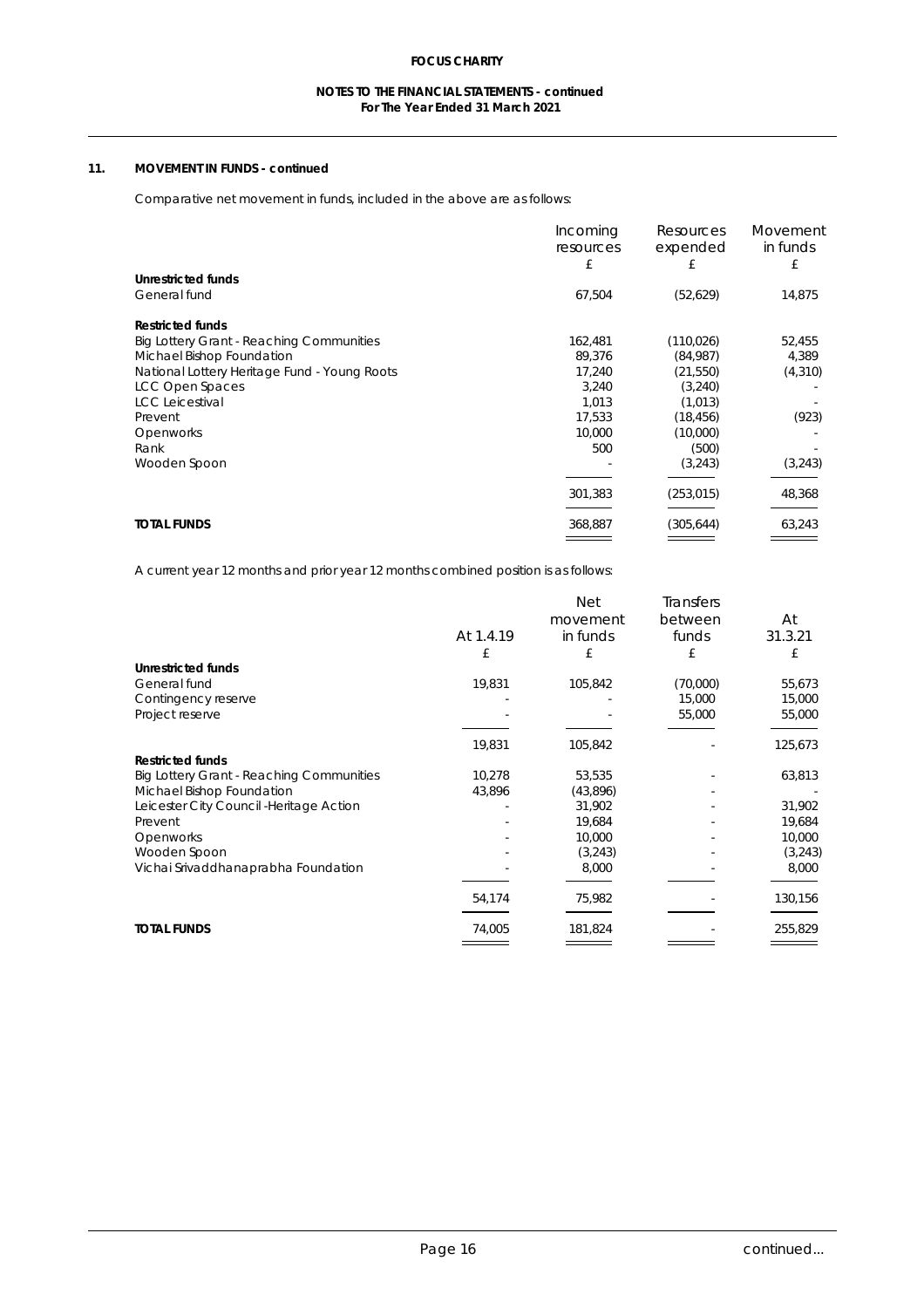## **NOTES TO THE FINANCIAL STATEMENTS - continued For The Year Ended 31 March 2021**

## **11. MOVEMENT IN FUNDS - continued**

A current year 12 months and prior year 12 months combined net movement in funds, included in the above are as follows:

|                                                     | <b>Incoming</b><br><b>resources</b> | <b>Resources</b><br>expended | <b>Movement</b><br>in funds |
|-----------------------------------------------------|-------------------------------------|------------------------------|-----------------------------|
|                                                     | £                                   | £                            | £                           |
| <b>Unrestricted funds</b>                           |                                     |                              |                             |
| <b>General fund</b>                                 | 261,735                             | (155, 893)                   | 105,842                     |
| <b>Restricted funds</b>                             |                                     |                              |                             |
| <b>Big Lottery Grant - Reaching Communities</b>     | 277,281                             | (223, 746)                   | 53,535                      |
| <b>Michael Bishop Foundation</b>                    | 89,376                              | (133, 272)                   | (43,896)                    |
| <b>National Lottery Heritage Fund - Young Roots</b> | 21,550                              | (21, 550)                    |                             |
| Leicester City Council - Heritage Action            | 31,902                              |                              | 31,902                      |
| <b>LCC Open Spaces</b>                              | 3,240                               | (3,240)                      |                             |
| <b>LCC Leicestival</b>                              | 1,013                               | (1, 013)                     |                             |
| <b>Prevent</b>                                      | 62,398                              | (42, 714)                    | 19,684                      |
| <b>Openworks</b>                                    | 20,000                              | (10,000)                     | 10,000                      |
| Rank                                                | 500                                 | (500)                        |                             |
| <b>Wooden Spoon</b>                                 |                                     | (3,243)                      | (3,243)                     |
| Vichai Srivaddhanaprabha Foundation                 | 12,000                              | (4,000)                      | 8,000                       |
| <b>St James Palace Foundation</b>                   | 7,500                               | (7,500)                      |                             |
|                                                     | 526,760                             | (450, 778)                   | 75,982                      |
| <b>TOTAL FUNDS</b>                                  | 788,495                             | (606, 671)                   | 181,824                     |
|                                                     |                                     |                              |                             |

## **12. RELATED PARTY DISCLOSURES**

There were no related party transactions for the year ended 31 March 2021 or the year ended 31 March 2020.